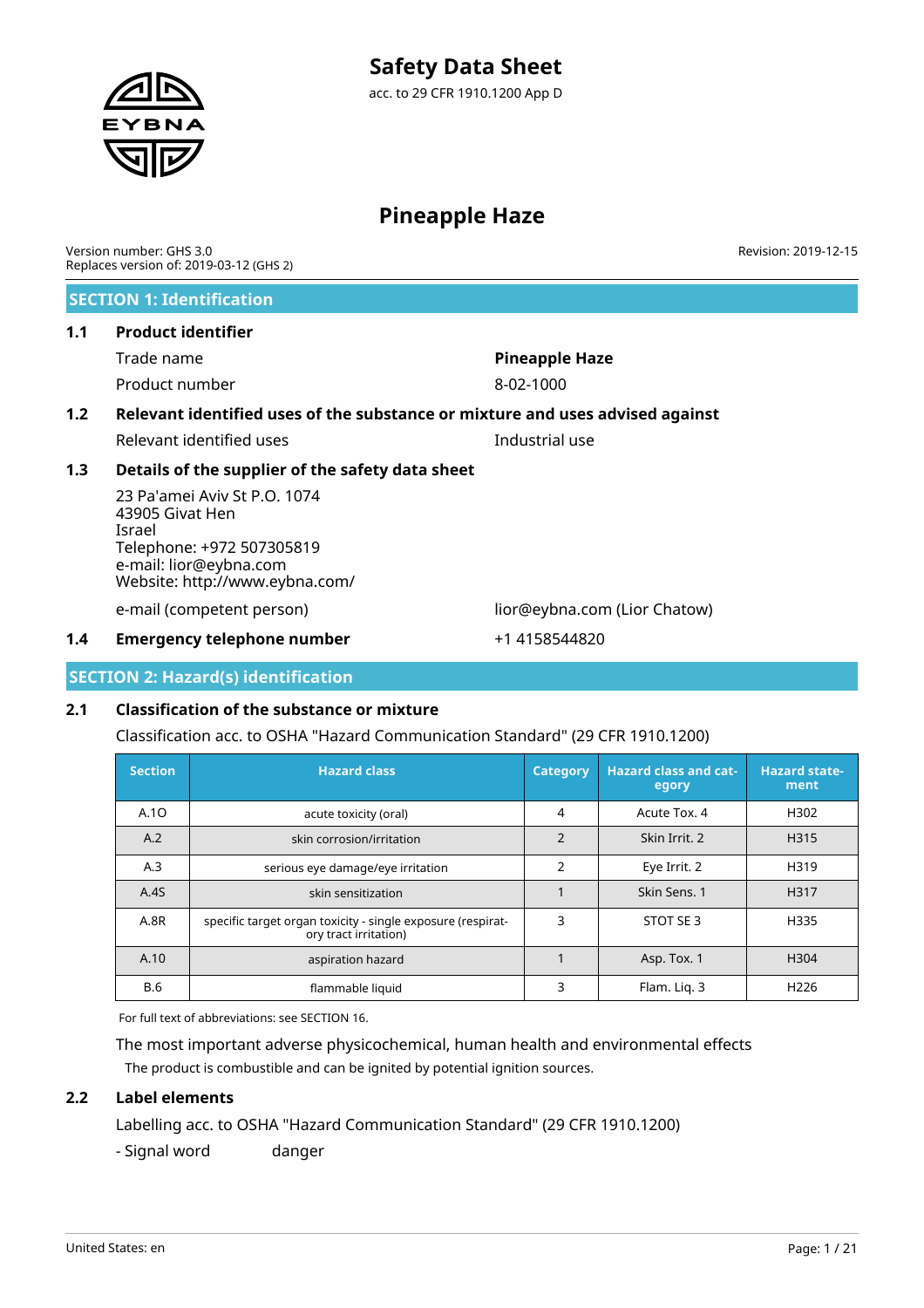

# **Pineapple Haze**

Version number: GHS 3.0 Replaces version of: 2019-03-12 (GHS 2) Revision: 2019-12-15

### - Pictograms



# - Hazard statements

| H <sub>226</sub>           | Flammable liquid and vapor.                                                                             |
|----------------------------|---------------------------------------------------------------------------------------------------------|
| H302                       | Harmful if swallowed.                                                                                   |
| H304                       | May be fatal if swallowed and enters airways.                                                           |
| H315                       | Causes skin irritation.                                                                                 |
| H317                       | May cause an allergic skin reaction.                                                                    |
| H319                       | Causes serious eye irritation.                                                                          |
| H335                       | May cause respiratory irritation.                                                                       |
| - Precautionary statements |                                                                                                         |
| P210                       | Keep away from heat/sparks/open flames/hot surfaces. No smoking.                                        |
| P <sub>240</sub>           | Ground/bond container and receiving equipment.                                                          |
| P241                       | Use explosion-proof electrical/ventilating/lighting equipment.                                          |
| P242                       | Use only non-sparking tools.                                                                            |
| P243                       | Take precautionary measures against static discharge.                                                   |
| P261                       | Avoid breathing dust/fume/gas/mist/vapors/spray.                                                        |
| P270                       | Do not eat, drink or smoke when using this product.                                                     |
| P271                       | Use only outdoors or in a well-ventilated area.                                                         |
| P272                       | Contaminated work clothing must not be allowed out of the workplace.                                    |
| P280                       | Wear protective gloves/eye protection/face protection.                                                  |
| P301+P310                  | If swallowed: Immediately call a poison center/doctor.                                                  |
| P301+P312                  | If swallowed: Call a poison center/doctor if you feel unwell.                                           |
| P302+P352                  | If on skin: Wash with plenty of water.                                                                  |
| P303+P361+P353             | If on skin (or hair): Take off immediately all contaminated clothing. Rinse skin with water/<br>shower. |
| P304+P340                  | If inhaled: Remove person to fresh air and keep comfortable for breathing.                              |
|                            |                                                                                                         |

| P305+P351+P338 | If in eyes: Rinse cautiously with water for several minutes. Remove contact lenses, if present<br>and easy to do. Continue rinsing. |  |  |
|----------------|-------------------------------------------------------------------------------------------------------------------------------------|--|--|
|                |                                                                                                                                     |  |  |

| Call a poison center/doctor if you feel unwell. |
|-------------------------------------------------|
|                                                 |

| P321      | Specific treatment (see on this label).                                         |
|-----------|---------------------------------------------------------------------------------|
| P330      | Rinse mouth.                                                                    |
| P331      | Do NOT induce vomiting.                                                         |
| P362      | Take off contaminated clothing and wash it before reuse.                        |
| P363      | Wash contaminated clothing before reuse.                                        |
| P370+P378 | In case of fire: Use sand, carbon dioxide or powder extinguisher to extinguish. |
| P403+P233 | Store in a well-ventilated place. Keep container tightly closed.                |
| P403+P235 | Store in a well-ventilated place. Keep cool.                                    |
| P405      | Store locked up.                                                                |
| P501      | Dispose of contents/container to industrial combustion plant.                   |

# **2.3 Other hazards**

Hazards not otherwise classified

Very toxic to aquatic life with long lasting effects (GHS category 1: aquatic toxicity - acute and/or chronic).

### Results of PBT and vPvB assessment

This mixture does not contain any substances that are assessed to be a PBT or a vPvB.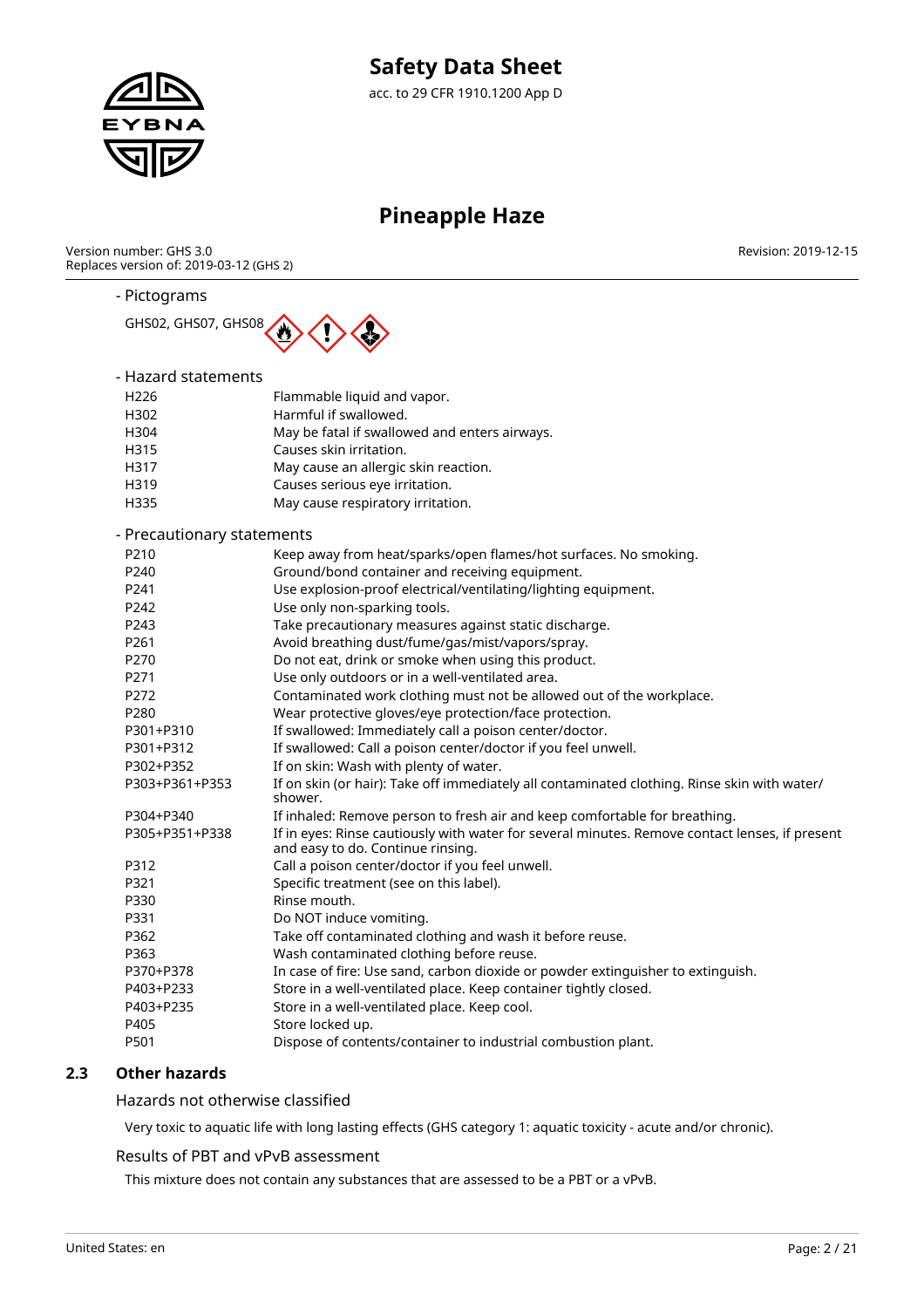

# **Pineapple Haze**

Version number: GHS 3.0 Replaces version of: 2019-03-12 (GHS 2) Revision: 2019-12-15

# **SECTION 3: Composition/information on ingredients**

#### **3.1 Substances**

Not relevant (mixture)

# **3.2 Mixtures**

Description of the mixture

| <b>Name of substance</b>           | Wt%       | <b>Classification acc. to GHS</b>                                                                                                                                                                                |
|------------------------------------|-----------|------------------------------------------------------------------------------------------------------------------------------------------------------------------------------------------------------------------|
| Proprietary Monoterpene            | $25 - 50$ | Skin Irrit. 2 / H315<br>Eye Irrit. 2 / H319<br>Asp. Tox. 1 / H304<br>Flam. Lig. 3 / H226                                                                                                                         |
| Proprietary Sesquiterpene          | $10 - 25$ | <b>Acute Tox. 4 / H302</b>                                                                                                                                                                                       |
| Proprietary Monoterpene            | $10 - 25$ | Acute Tox. 4 / H302<br>Skin Irrit. 2 / H315<br>Eye Irrit. 2 / H319<br>Skin Sens. 1 / H317<br>STOT SE 3 / H335<br>Asp. Tox. 1 / H304<br>Flam. Lig. 3 / H226                                                       |
| Proprietary Sesquiterpene          | $5 - 10$  | <b>Acute Tox. 4 / H302</b>                                                                                                                                                                                       |
| Proprietary Monoterpene            | $5 - 10$  | Acute Tox. 4 / H302<br>Acute Tox. 4 / H312<br>Acute Tox. 4 / H332<br>Skin Irrit. 2 / H315<br>Eye Irrit. 2 / H319<br>Skin Sens. 1B / H317<br><b>STOT SE 3 / H335</b><br>Asp. Tox. 1 / H304<br>Flam. Liq. 3 / H226 |
| Proprietary Monoterpenic Alcohol   | $5 - 10$  | Skin Irrit. 2 / H315<br>Eye Irrit. 2 / H319<br>Skin Sens, 1B / H317<br><b>STOT SE 3 / H335</b><br>Flam. Lig. 4 / H227                                                                                            |
| Proprietary Monoterpene            | $1 - 5$   | Skin Irrit. 2 / H315<br>Eye Irrit. 2 / H319<br>Skin Sens. 1 / H317<br>Asp. Tox. 1 / H304<br>Flam. Liq. 3 / H226                                                                                                  |
| Proprietary Sesquiterpenic Alcohol | $1 - 5$   | Skin Irrit. 2 / H315<br>Eye Irrit. 2 / H319<br><b>STOT SE 3 / H335</b>                                                                                                                                           |
| Proprietary Monoterpenic Alcohol   | $1 - 5$   | Skin Irrit. 2 / H315<br>Eye Irrit. 2 / H319<br><b>STOT SE 3 / H335</b>                                                                                                                                           |
| <b>Proprietary Ester</b>           | $1 - 5$   | Skin Irrit. 2 / H315<br>Flam. Lig. 3 / H226                                                                                                                                                                      |
| Proprietary Monoterpenic Alcohol   | $1 - 5$   | Skin Irrit. 2 / H315<br>Eye Irrit. 2 / H319<br>STOT SE 3 / H335                                                                                                                                                  |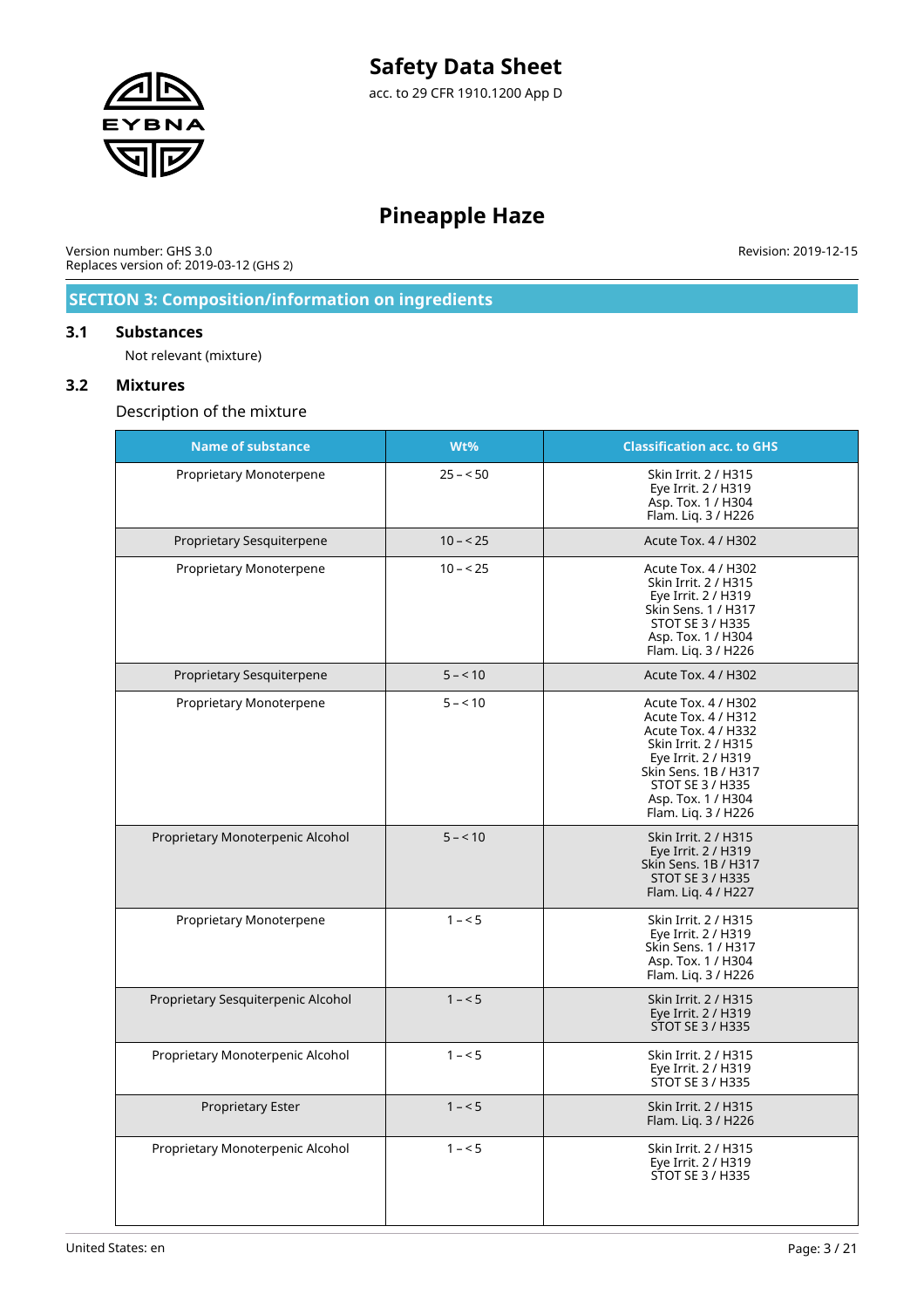

Version number: GHS 3.0 Replaces version of: 2019-03-12 (GHS 2) Revision: 2019-12-15

| Name of substance                | Wt%     | <b>Classification acc. to GHS</b>                                 |
|----------------------------------|---------|-------------------------------------------------------------------|
| Proprietary Sesquiterpenic Ether | $1 - 5$ | Skin Irrit. 2 / H315<br>Eye Irrit. 2 / H319                       |
| Proprietary Monoterpenic Alcohol | $0 - 1$ | Acute Tox. 4 / H302<br>Skin Sens. 1 / H317<br>Flam. Sol. 1 / H228 |

For full text of abbreviations: see SECTION 16.

### **SECTION 4: First-aid measures**

#### **4.1 Description of first- aid measures**

#### General notes

Do not leave affected person unattended. Remove victim out of the danger area. Keep affected person warm, still and covered. Take off immediately all contaminated clothing. In all cases of doubt, or when symptoms persist, seek medical advice. In case of unconsciousness place person in the recovery position. Never give anything by mouth.

#### Following inhalation

If breathing is irregular or stopped, immediately seek medical assistance and start first aid actions. In case of respiratory tract irritation, consult a physician. Provide fresh air.

#### Following skin contact

Wash with plenty of soap and water.

#### Following eye contact

Remove contact lenses, if present and easy to do. Continue rinsing. Irrigate copiously with clean, fresh water for at least 10 minutes, holding the eyelids apart.

#### Following ingestion

Rinse mouth with water (only if the person is conscious). Do NOT induce vomiting.

#### **4.2 Most important symptoms and effects, both acute and delayed**

Symptoms and effects are not known to date.

#### **4.3 Indication of any immediate medical attention and special treatment needed**

none

#### **SECTION 5: Fire-fighting measures**

#### **5.1 Extinguishing media**

Suitable extinguishing media

Water spray, BC-powder, Carbon dioxide (CO2)

Unsuitable extinguishing media

Water jet

#### **5.2 Special hazards arising from the substance or mixture**

In case of insufficient ventilation and/or in use, may form flammable/explosive vapor-air mixture. Solvent vapors are heavier than air and may spread along floors. Places which are not ventilated, e.g. unventilated below ground level areas such as trenches, conduits and shafts, are particularly prone to the presence of flammable substances or mixtures.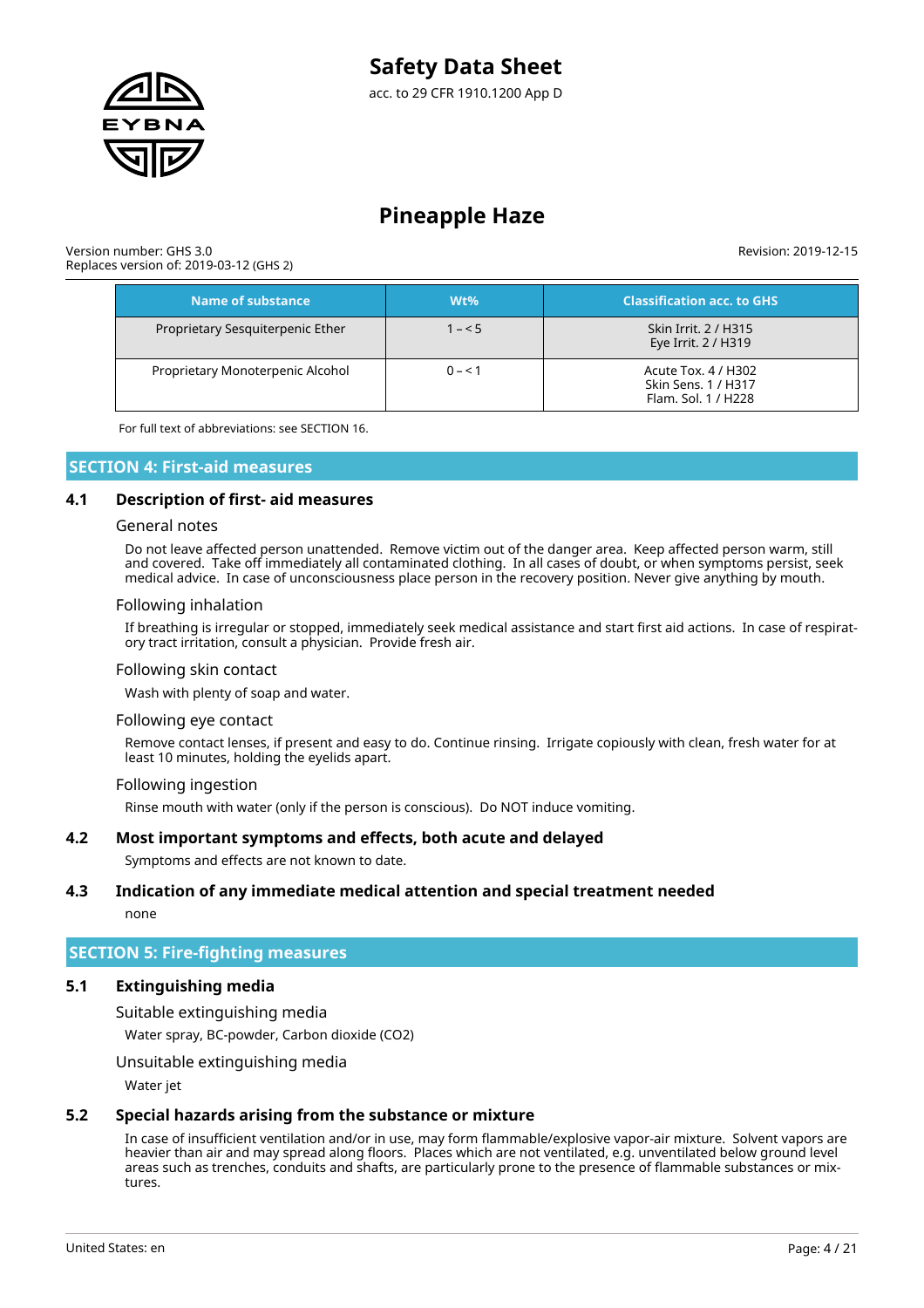

Version number: GHS 3.0 Replaces version of: 2019-03-12 (GHS 2) Revision: 2019-12-15

#### Hazardous combustion products

Carbon monoxide (CO), Carbon dioxide (CO2)

#### **5.3 Advice for firefighters**

In case of fire and/or explosion do not breathe fumes. Coordinate firefighting measures to the fire surroundings. Do not allow firefighting water to enter drains or water courses. Collect contaminated firefighting water separately. Fight fire with normal precautions from a reasonable distance.

#### **SECTION 6: Accidental release measures**

#### **6.1 Personal precautions, protective equipment and emergency procedures**

For non-emergency personnel

Remove persons to safety.

#### For emergency responders

Wear breathing apparatus if exposed to vapors/dust/aerosols/gases.

#### **6.2 Environmental precautions**

Keep away from drains, surface and ground water. Retain contaminated washing water and dispose of it. If substance has entered a water course or sewer, inform the responsible authority.

#### **6.3 Methods and material for containment and cleaning up**

Advice on how to contain a spill

Covering of drains

#### Advice on how to clean up a spill

Wipe up with absorbent material (e.g. cloth, fleece). Collect spillage: sawdust, kieselgur (diatomite), sand, universal binder

#### Appropriate containment techniques

Use of adsorbent materials.

#### Other information relating to spills and releases

Place in appropriate containers for disposal. Ventilate affected area.

#### **6.4 Reference to other sections**

Hazardous combustion products: see section 5. Personal protective equipment: see section 8. Incompatible materials: see section 10. Disposal considerations: see section 13.

#### **SECTION 7: Handling and storage**

#### **7.1 Precautions for safe handling**

#### Recommendations

#### - Measures to prevent fire as well as aerosol and dust generation

Use local and general ventilation. Avoidance of ignition sources. Keep away from sources of ignition - No smoking. Take precautionary measures against static discharge. Use only in well-ventilated areas. Due to danger of explosion, prevent leakage of vapours into cellars, flues and ditches. Ground/bond container and receiving equipment. Use explosion-proof electrical/ventilating/lighting/equipment. Use only non-sparking tools.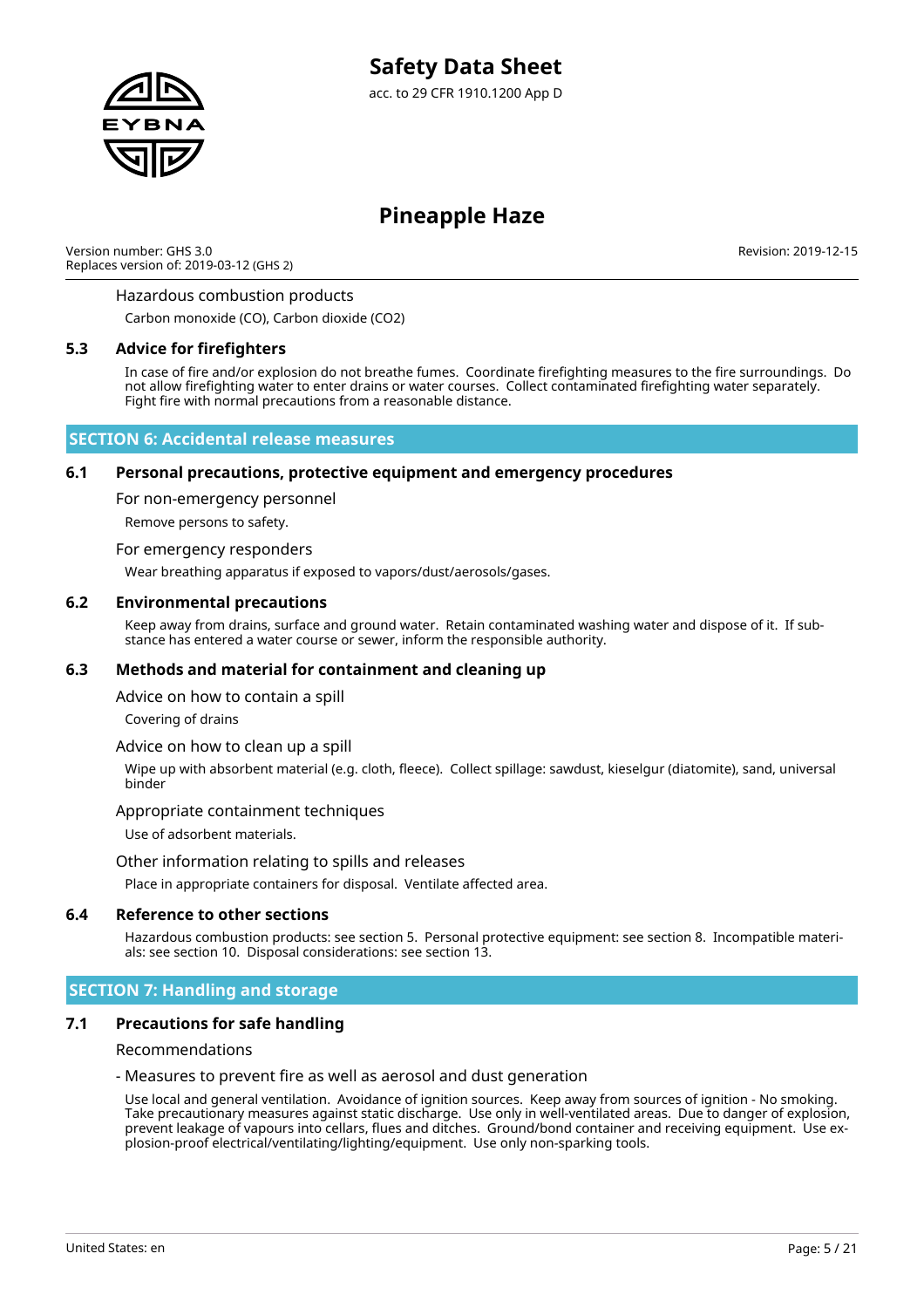

Version number: GHS 3.0 Replaces version of: 2019-03-12 (GHS 2) Revision: 2019-12-15

#### - Specific notes/details

Places which are not ventilated, e.g. unventilated below ground level areas such as trenches, conduits and shafts, are particularly prone to the presence of flammable substances or mixtures. Vapors are heavier than air, spread along floors and form explosive mixtures with air. Vapors may form explosive mixtures with air.

#### Advice on general occupational hygiene

Wash hands after use. Do not eat, drink and smoke in work areas. Remove contaminated clothing and protective equipment before entering eating areas. Never keep food or drink in the vicinity of chemicals. Never place chemicals in containers that are normally used for food or drink. Keep away from food, drink and animal feedingstuffs.

#### **7.2 Conditions for safe storage, including any incompatibilities**

Managing of associated risks

#### - Explosive atmospheres

Keep container tightly closed and in a well-ventilated place. Use local and general ventilation. Keep cool. Protect from sunlight.

#### - Flammability hazards

Keep away from sources of ignition - No smoking. Keep away from heat, hot surfaces, sparks, open flames and other ignition sources. No smoking. Take precautionary measures against static discharge. Protect from sunlight.

#### - Ventilation requirements

Use local and general ventilation. Ground/bond container and receiving equipment.

- Packaging compatibilities

Only packagings which are approved (e.g. acc. to the Dangerous Goods Regulations) may be used.

#### **7.3 Specific end use(s)**

See section 16 for a general overview.

### **SECTION 8: Exposure controls/personal protection**

#### **8.1 Control parameters**

|     | Occupational exposure limit values (Workplace Exposure Limits) |             |                     |                              |                      |                                    |                                |                               |               |                       |
|-----|----------------------------------------------------------------|-------------|---------------------|------------------------------|----------------------|------------------------------------|--------------------------------|-------------------------------|---------------|-----------------------|
|     | <b>Country Name of substance Identifi-</b>                     | 'er         | <b>TWA</b><br>[ppm] | TWA [mg/<br>m <sup>3</sup> 1 | <b>STEL</b><br>[ppm] | <b>STEL [mg/</b><br>m <sup>3</sup> | Ceiling-C   Ceiling-C<br>[ppm] | $\left[\frac{mq}{m^3}\right]$ | Nota-<br>tion | <b>Source</b>         |
| US. | Proprietary<br>Monoterpene                                     | <b>TLV®</b> | 20                  |                              |                      |                                    |                                |                               |               | <b>ACGIH®</b><br>2018 |
| US. | 20<br><b>TLV®</b><br>Proprietary<br>2018<br>Monoterpene        |             |                     |                              |                      |                                    |                                |                               | <b>ACGIH®</b> |                       |

Notation

Ceiling-C ceiling value is a limit value above which exposure should not occur

STEL short-term exposure limit: a limit value above which exposure should not occur and which is related to a 15-minute period (unless otherwise specified)

TWA time-weighted average (long-term exposure limit): measured or calculated in relation to a reference period of 8 hours time-weighted average (unless otherwise specified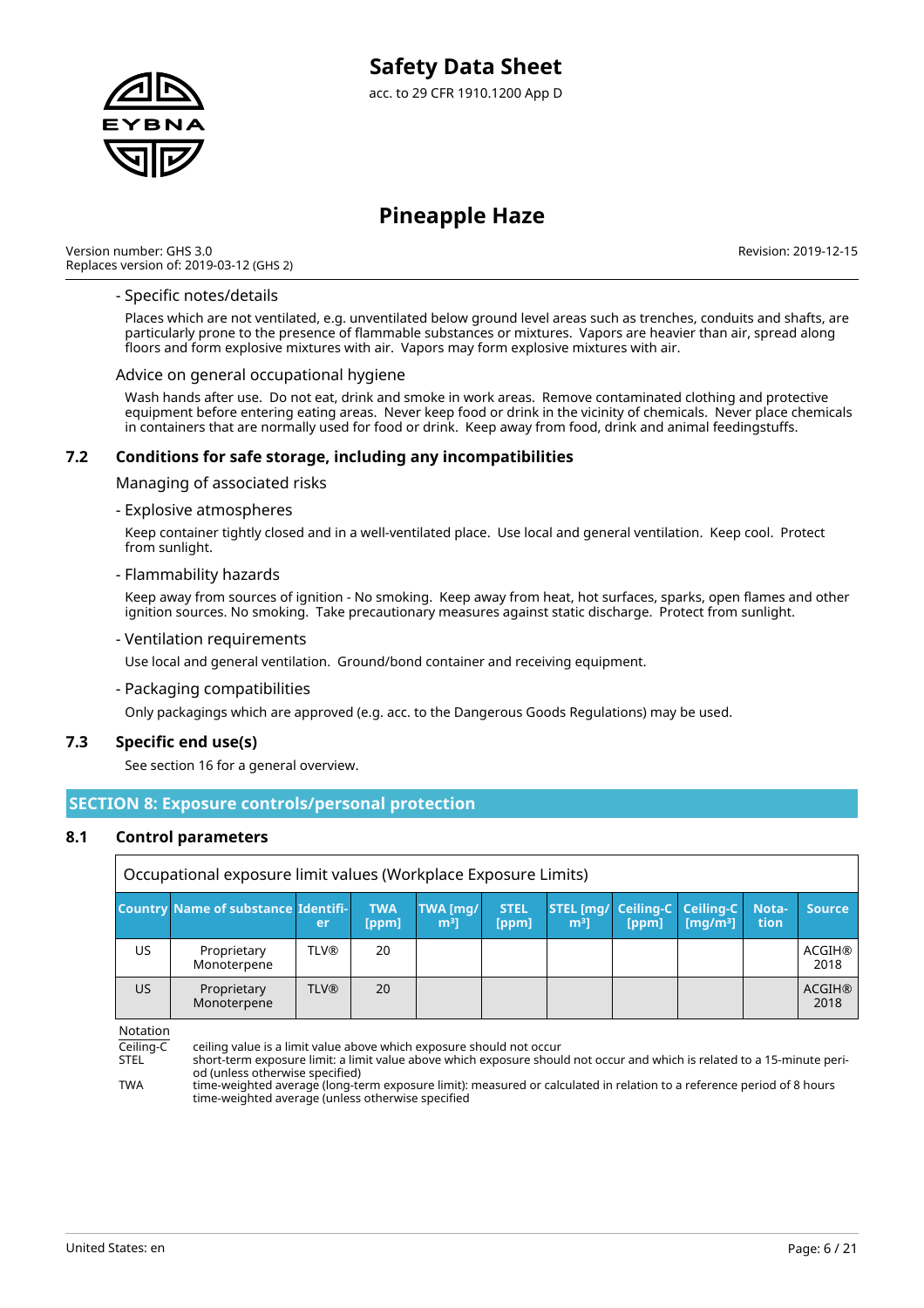# **Safety Data Sheet**

acc. to 29 CFR 1910.1200 App D



# **Pineapple Haze**

#### Version number: GHS 3.0 Replaces version of: 2019-03-12 (GHS 2)

| Relevant DNELs of components of the mixture |                                                                   |                   |                   |                            |  |  |  |
|---------------------------------------------|-------------------------------------------------------------------|-------------------|-------------------|----------------------------|--|--|--|
| <b>Endpoint</b>                             | <b>Threshold level</b><br>Protection goal, route of ex-<br>posure |                   | <b>Used in</b>    | <b>Exposure time</b>       |  |  |  |
| <b>DNEL</b>                                 | $3.8$ mg/m <sup>3</sup>                                           | human, inhalatory | worker (industry) | chronic - systemic effects |  |  |  |
| <b>DNEL</b>                                 | 0.542 mg/kg bw/<br>day                                            | human, dermal     | worker (industry) | chronic - systemic effects |  |  |  |
| <b>DNEL</b>                                 | 5.69 mg/m <sup>3</sup>                                            | human, inhalatory | worker (industry) | chronic - systemic effects |  |  |  |
| <b>DNEL</b>                                 | 0.8 mg/kg bw/day                                                  | human, dermal     | worker (industry) | chronic - systemic effects |  |  |  |
| <b>DNEL</b>                                 | 54 $\mu$ g/cm <sup>2</sup>                                        | human, dermal     | worker (industry) | chronic - local effects    |  |  |  |
| <b>DNEL</b>                                 | $2.8$ mg/m <sup>3</sup>                                           | human, inhalatory | worker (industry) | chronic - systemic effects |  |  |  |
| <b>DNEL</b>                                 | 16.5 mg/m <sup>3</sup>                                            | human, inhalatory | worker (industry) | acute - systemic effects   |  |  |  |
| <b>DNEL</b>                                 | 2.5 mg/kg bw/day                                                  | human, dermal     | worker (industry) | chronic - systemic effects |  |  |  |
| <b>DNEL</b>                                 | 5 mg/kg bw/day                                                    | human, dermal     | worker (industry) | acute - systemic effects   |  |  |  |
| <b>DNEL</b>                                 | $66.7 \,\mathrm{mg/m^3}$                                          | human, inhalatory | worker (industry) | chronic - systemic effects |  |  |  |
| <b>DNEL</b>                                 | 9.5 mg/kg bw/day                                                  | human, dermal     | worker (industry) | chronic - systemic effects |  |  |  |
| <b>DNEL</b>                                 | $10 \text{ mg/m}^3$                                               | human, inhalatory | worker (industry) | chronic - systemic effects |  |  |  |
| <b>DNEL</b>                                 | 2.8 mg/kg bw/day                                                  | human, dermal     | worker (industry) | chronic - systemic effects |  |  |  |
| <b>DNEL</b>                                 | 122.5 µg/cm <sup>2</sup>                                          | human, dermal     | worker (industry) | chronic - local effects    |  |  |  |
| <b>DNEL</b>                                 | 9.03 mg/m <sup>3</sup>                                            | human, inhalatory | worker (industry) | chronic - systemic effects |  |  |  |
| <b>DNEL</b>                                 | 158 mg/kg bw/day                                                  | human, dermal     | worker (industry) | chronic - systemic effects |  |  |  |
| <b>DNEL</b>                                 | 17.63 mg/m <sup>3</sup>                                           | human, inhalatory | worker (industry) | chronic - systemic effects |  |  |  |
| <b>DNEL</b>                                 | 10 mg/kg bw/day                                                   | human, dermal     | worker (industry) | chronic - systemic effects |  |  |  |

| Relevant PNECs of components of the mixture |                 |                                      |                       |                                       |                                   |  |  |  |
|---------------------------------------------|-----------------|--------------------------------------|-----------------------|---------------------------------------|-----------------------------------|--|--|--|
| <b>Other names or</b><br>synonyms           | <b>Endpoint</b> | <b>Threshold level</b>               | <b>Organism</b>       | <b>Environmental com-</b><br>partment | <b>Exposure time</b>              |  |  |  |
| Proprietary<br>Monoterpene                  | <b>PNEC</b>     | $0.606$ <sup>µg</sup> / <sub>l</sub> | aquatic organisms     | freshwater                            | short-term (single in-<br>stance) |  |  |  |
| Proprietary<br>Monoterpene                  | <b>PNEC</b>     | $0.061$ <sup>µg</sup> / <sub>1</sub> | aquatic organisms     | marine water                          | short-term (single in-<br>stance) |  |  |  |
| Proprietary<br>Monoterpene                  | <b>PNEC</b>     | $0.2 \frac{mg}{l}$                   | aquatic organisms     | sewage treatment<br>plant (STP)       | short-term (single in-<br>stance) |  |  |  |
| Proprietary<br>Monoterpene                  | <b>PNEC</b>     | 157 $\mu$ g/ <sub>ka</sub>           | aquatic organisms     | freshwater sediment                   | short-term (single in-<br>stance) |  |  |  |
| Proprietary<br>Monoterpene                  | <b>PNEC</b>     | 15.7 $\mu$ g/ <sub>kg</sub>          | aquatic organisms     | marine sediment                       | short-term (single in-<br>stance) |  |  |  |
| Proprietary<br>Monoterpene                  | <b>PNEC</b>     | 31.7 $\frac{\mu g}{\kappa q}$        | terrestrial organisms | soil                                  | short-term (single in-<br>stance) |  |  |  |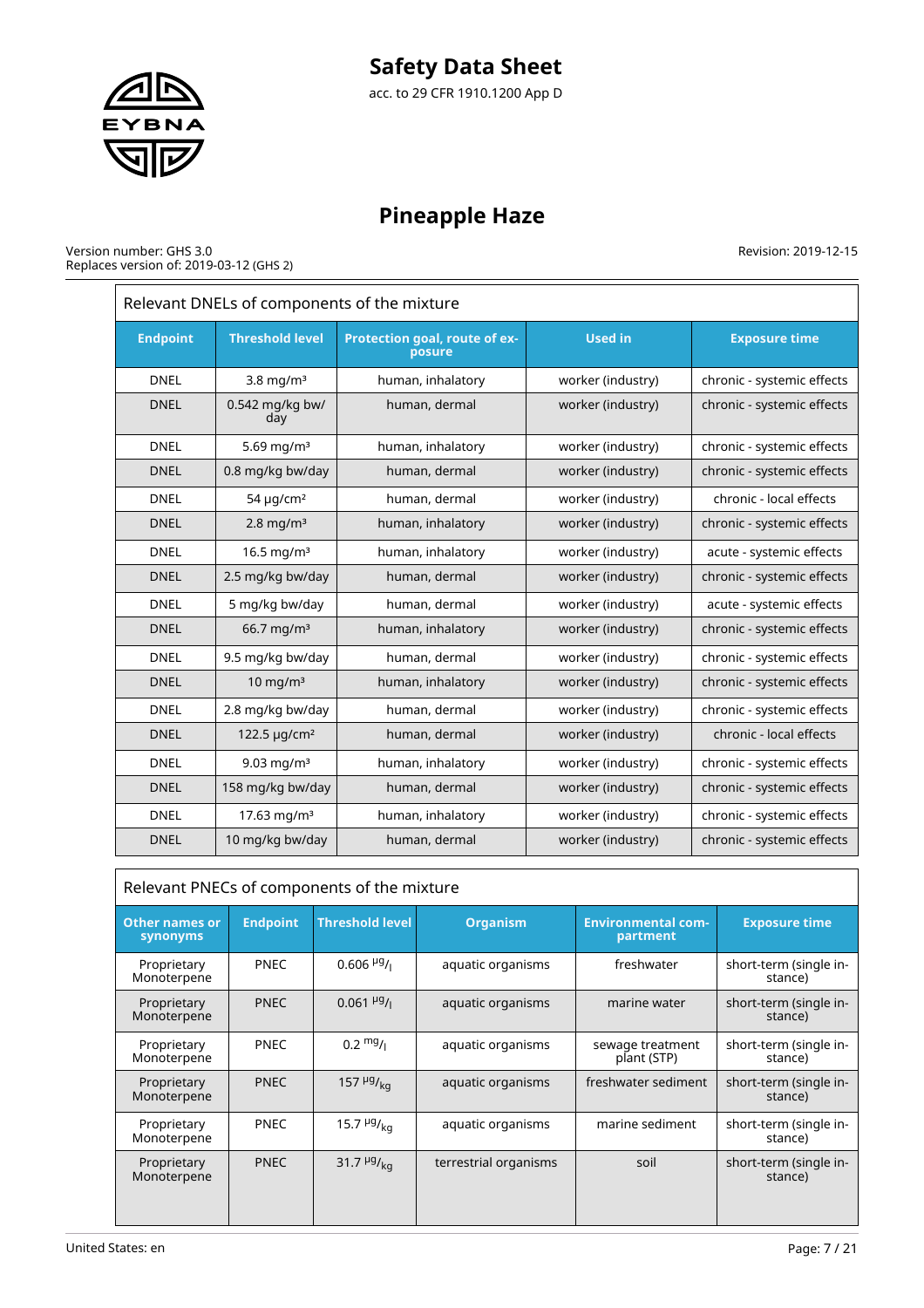

# **Pineapple Haze**

#### Version number: GHS 3.0 Replaces version of: 2019-03-12 (GHS 2)

Revision: 2019-12-15

 $=$ 

| Relevant PNECs of components of the mixture  |                 |                         |                       |                                       |                                   |  |  |  |
|----------------------------------------------|-----------------|-------------------------|-----------------------|---------------------------------------|-----------------------------------|--|--|--|
| <b>Other names or</b><br>synonyms            | <b>Endpoint</b> | <b>Threshold level</b>  | <b>Organism</b>       | <b>Environmental com-</b><br>partment | <b>Exposure time</b>              |  |  |  |
| Proprietary<br>Monoterpene                   | PNEC            | 1.004 $\frac{\mu g}{I}$ | aquatic organisms     | freshwater                            | short-term (single in-<br>stance) |  |  |  |
| Proprietary<br>Monoterpene                   | <b>PNEC</b>     | $0.1 \frac{\mu g}{I}$   | aquatic organisms     | marine water                          | short-term (single in-<br>stance) |  |  |  |
| Proprietary<br>Monoterpene                   | <b>PNEC</b>     | 3.26 $mg/1$             | aquatic organisms     | sewage treatment<br>plant (STP)       | short-term (single in-<br>stance) |  |  |  |
| Proprietary<br>Monoterpene                   | <b>PNEC</b>     | 0.337 $mg/kq$           | aquatic organisms     | freshwater sediment                   | short-term (single in-<br>stance) |  |  |  |
| Proprietary<br>Monoterpene                   | <b>PNEC</b>     | 0.034 $mg/kq$           | aquatic organisms     | marine sediment                       | short-term (single in-<br>stance) |  |  |  |
| Proprietary<br>Monoterpene                   | <b>PNEC</b>     | $0.067 \frac{mg}{kg}$   | terrestrial organisms | soil                                  | short-term (single in-<br>stance) |  |  |  |
| Proprietary<br>Monoterpenic Al-<br>cohol     | <b>PNEC</b>     | $0.2 \frac{mg}{l}$      | aquatic organisms     | freshwater                            | short-term (single in-<br>stance) |  |  |  |
| Proprietary<br>Monoterpenic Al-<br>cohol     | <b>PNEC</b>     | $0.02 \frac{mg}{l}$     | aquatic organisms     | marine water                          | short-term (single in-<br>stance) |  |  |  |
| Proprietary<br>Monoterpenic Al-<br>cohol     | PNEC            | $10 \frac{mg}{l}$       | aquatic organisms     | sewage treatment<br>plant (STP)       | short-term (single in-<br>stance) |  |  |  |
| Proprietary<br>Monoterpenic Al-<br>cohol     | <b>PNEC</b>     | 2.22 $mg/kq$            | aquatic organisms     | freshwater sediment                   | short-term (single in-<br>stance) |  |  |  |
| Proprietary<br>Monoterpenic Al-<br>cohol     | <b>PNEC</b>     | 0.222 $mg/kq$           | aquatic organisms     | marine sediment                       | short-term (single in-<br>stance) |  |  |  |
| Proprietary<br>Monoterpenic Al-<br>cohol     | <b>PNEC</b>     | 0.327 $mg/kq$           | terrestrial organisms | soil                                  | short-term (single in-<br>stance) |  |  |  |
| Proprietary<br>Monoterpene                   | <b>PNEC</b>     | $14 \frac{\mu g}{I}$    | aquatic organisms     | freshwater                            | short-term (single in-<br>stance) |  |  |  |
| Proprietary<br>Monoterpene                   | <b>PNEC</b>     | $1.4 \frac{\mu g}{I}$   | aquatic organisms     | marine water                          | short-term (single in-<br>stance) |  |  |  |
| Proprietary<br>Monoterpene                   | PNEC            | $1.8 \frac{mg}{l}$      | aquatic organisms     | sewage treatment<br>plant (STP)       | short-term (single in-<br>stance) |  |  |  |
| Proprietary<br>Monoterpene                   | <b>PNEC</b>     | 3.85 $mg/kq$            | aquatic organisms     | freshwater sediment                   | short-term (single in-<br>stance) |  |  |  |
| Proprietary<br>Monoterpene                   | PNEC            | 0.385 $mg/_{ka}$        | aquatic organisms     | marine sediment                       | short-term (single in-<br>stance) |  |  |  |
| Proprietary<br>Monoterpene                   | <b>PNEC</b>     | 0.763 $mg/kq$           | terrestrial organisms | soil                                  | short-term (single in-<br>stance) |  |  |  |
| Proprietary Ses-<br>quiterpenic Alco-<br>hol | PNEC            | $0.001 \frac{mg}{l}$    | aquatic organisms     | freshwater                            | short-term (single in-<br>stance) |  |  |  |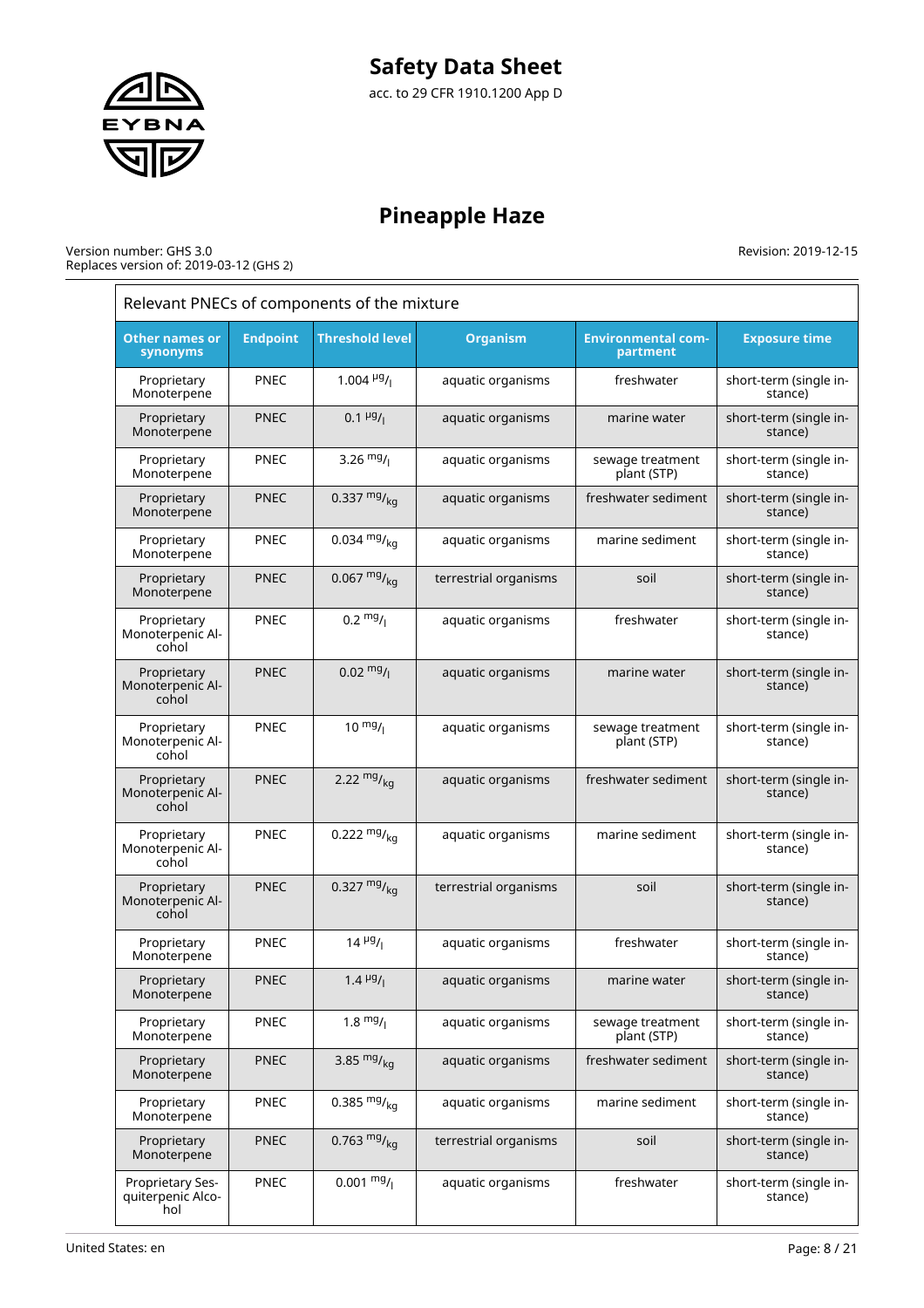

# **Pineapple Haze**

#### Version number: GHS 3.0 Replaces version of: 2019-03-12 (GHS 2)

| Relevant PNECs of components of the mixture         |                 |                              |                       |                                       |                                   |  |  |  |
|-----------------------------------------------------|-----------------|------------------------------|-----------------------|---------------------------------------|-----------------------------------|--|--|--|
| Other names or<br>synonyms                          | <b>Endpoint</b> | <b>Threshold level</b>       | <b>Organism</b>       | <b>Environmental com-</b><br>partment | <b>Exposure time</b>              |  |  |  |
| <b>Proprietary Ses-</b><br>quiterpenic Alco-<br>hol | <b>PNEC</b>     | 0 <sup>mg</sup> /1           | aquatic organisms     | marine water                          | short-term (single in-<br>stance) |  |  |  |
| Proprietary Ses-<br>quiterpenic Alco-<br>hol        | <b>PNEC</b>     | $10^{mg}$ /                  | aquatic organisms     | sewage treatment<br>plant (STP)       | short-term (single in-<br>stance) |  |  |  |
| Proprietary Ses-<br>quiterpenic Alco-<br>hol        | <b>PNEC</b>     | $0.07 \frac{mg}{kg}$         | aquatic organisms     | freshwater sediment                   | short-term (single in-<br>stance) |  |  |  |
| Proprietary Ses-<br>quiterpenic Alco-<br>hol        | <b>PNEC</b>     | $0.007 \frac{mg}{ka}$        | aquatic organisms     | marine sediment                       | short-term (single in-<br>stance) |  |  |  |
| Proprietary Ses-<br>quiterpenic Alco-<br>hol        | <b>PNEC</b>     | $0.014 \frac{mg}{kg}$        | terrestrial organisms | soil                                  | short-term (single in-<br>stance) |  |  |  |
| Proprietary<br>Monoterpenic Al-<br>cohol            | <b>PNEC</b>     | $68 \frac{\mu g}{I}$         | aquatic organisms     | freshwater                            | short-term (single in-<br>stance) |  |  |  |
| Proprietary<br>Monoterpenic Al-<br>cohol            | <b>PNEC</b>     | 6.8 $\mu$ g/                 | aquatic organisms     | marine water                          | short-term (single in-<br>stance) |  |  |  |
| Proprietary<br>Monoterpenic Al-<br>cohol            | <b>PNEC</b>     | $2.6 \frac{mg}{l}$           | aquatic organisms     | sewage treatment<br>plant (STP)       | short-term (single in-<br>stance) |  |  |  |
| Proprietary<br>Monoterpenic Al-<br>cohol            | <b>PNEC</b>     | 1.85 $mgr_{ka}$              | aquatic organisms     | freshwater sediment                   | short-term (single in-<br>stance) |  |  |  |
| Proprietary<br>Monoterpenic Al-<br>cohol            | <b>PNEC</b>     | 0.185 $mg/kq$                | aquatic organisms     | marine sediment                       | short-term (single in-<br>stance) |  |  |  |
| Proprietary<br>Monoterpenic Al-<br>cohol            | <b>PNEC</b>     | 0.329 $mg/kq$                | terrestrial organisms | soil                                  | short-term (single in-<br>stance) |  |  |  |
| Proprietary Ester                                   | <b>PNEC</b>     | $6.74\,^{19}$ /              | aquatic organisms     | freshwater                            | short-term (single in-<br>stance) |  |  |  |
| Proprietary Ester                                   | <b>PNEC</b>     | $0.674 \frac{\mu g}{I}$      | aquatic organisms     | marine water                          | short-term (single in-<br>stance) |  |  |  |
| Proprietary Ester                                   | PNEC            | $10^{mg}$ /                  | aquatic organisms     | sewage treatment<br>plant (STP)       | short-term (single in-<br>stance) |  |  |  |
| <b>Proprietary Ester</b>                            | <b>PNEC</b>     | 136 $\frac{\mu g}{\kappa q}$ | aquatic organisms     | freshwater sediment                   | short-term (single in-<br>stance) |  |  |  |
| Proprietary Ester                                   | PNEC            | 13.6 $\mu$ g/ <sub>kg</sub>  | aquatic organisms     | marine sediment                       | short-term (single in-<br>stance) |  |  |  |
| Proprietary Ester                                   | <b>PNEC</b>     | 23.2 $\mu$ g/ <sub>kg</sub>  | terrestrial organisms | soil                                  | short-term (single in-<br>stance) |  |  |  |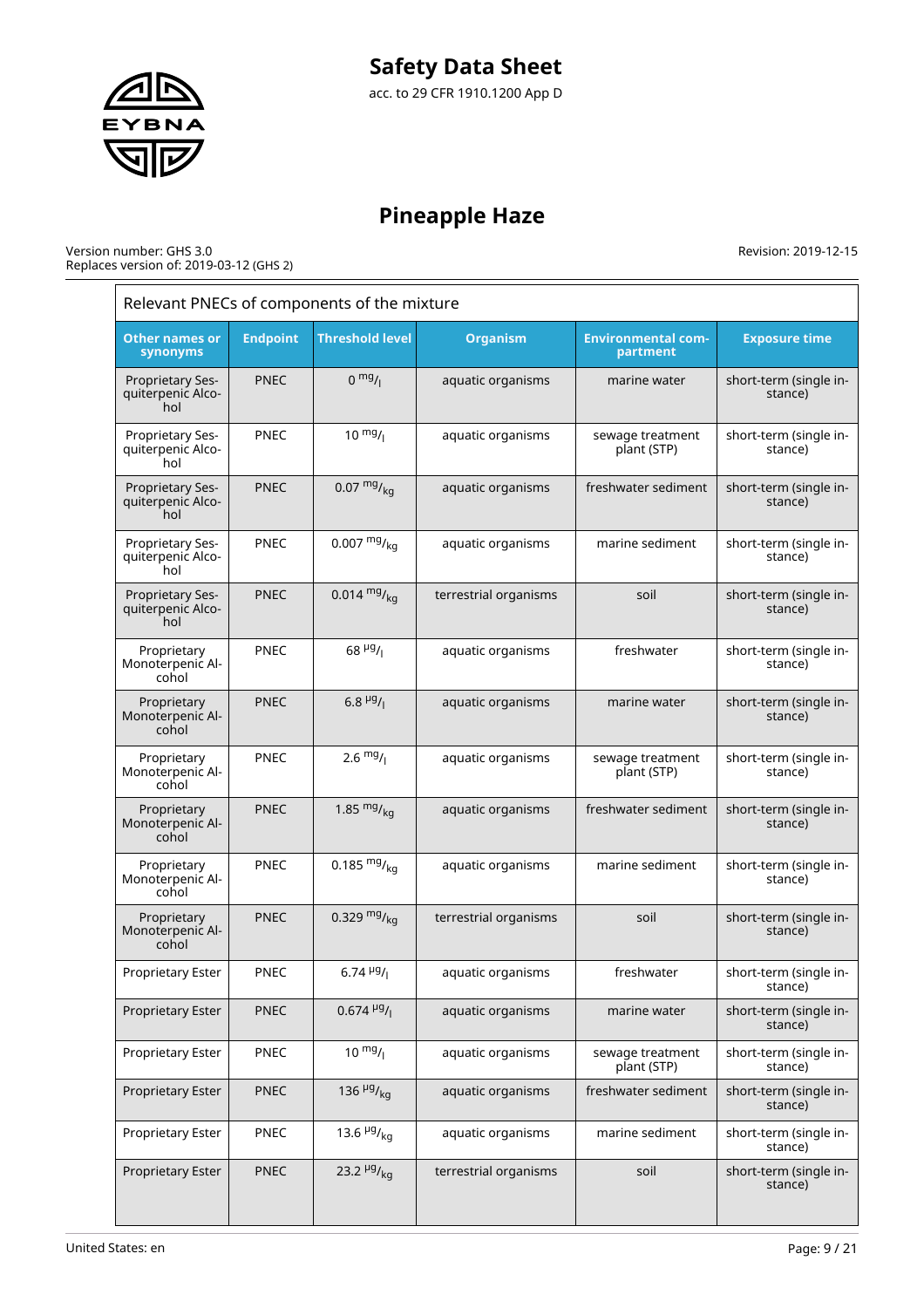

#### Version number: GHS 3.0 Replaces version of: 2019-03-12 (GHS 2)

Revision: 2019-12-15

| Relevant PNECs of components of the mixture |                 |                           |                       |                                       |                                   |
|---------------------------------------------|-----------------|---------------------------|-----------------------|---------------------------------------|-----------------------------------|
| <b>Other names or</b><br>synonyms           | <b>Endpoint</b> | <b>Threshold level</b>    | <b>Organism</b>       | <b>Environmental com-</b><br>partment | <b>Exposure time</b>              |
| Proprietary<br>Monoterpenic Al-<br>cohol    | PNEC            | $1.71 \frac{\mu g}{\mu}$  | aquatic organisms     | freshwater                            | short-term (single in-<br>stance) |
| Proprietary<br>Monoterpenic Al-<br>cohol    | <b>PNEC</b>     | $0.171 \frac{\mu g}{\mu}$ | aquatic organisms     | marine water                          | short-term (single in-<br>stance) |
| Proprietary<br>Monoterpenic Al-<br>cohol    | PNEC            | $1 \frac{mg}{l}$          | aquatic organisms     | sewage treatment<br>plant (STP)       | short-term (single in-<br>stance) |
| Proprietary<br>Monoterpenic Al-<br>cohol    | <b>PNEC</b>     | 0.139 $mg/_{kq}$          | aquatic organisms     | freshwater sediment                   | short-term (single in-<br>stance) |
| Proprietary<br>Monoterpenic Al-<br>cohol    | PNEC            | $0.017 \frac{mg}{ka}$     | aquatic organisms     | marine sediment                       | short-term (single in-<br>stance) |
| Proprietary<br>Monoterpenic Al-<br>cohol    | <b>PNEC</b>     | 0.013 $mg/_{ka}$          | terrestrial organisms | soil                                  | short-term (single in-<br>stance) |

# **8.2 Exposure controls**

Appropriate engineering controls

General ventilation.

Individual protection measures (personal protective equipment)

#### Eye/face protection

Wear eye/face protection.

Skin protection

- Hand protection

Wear suitable gloves. Chemical protection gloves are suitable, which are tested according to EN 374. Check leaktightness/impermeability prior to use. In the case of wanting to use the gloves again, clean them before taking off and air them well. For special purposes, it is recommended to check the resistance to chemicals of the protective gloves mentioned above together with the supplier of these gloves.

#### - Other protection measures

Take recovery periods for skin regeneration. Preventive skin protection (barrier creams/ointments) is recommended. Wash hands thoroughly after handling.

#### Respiratory protection

In case of inadequate ventilation wear respiratory protection.

#### Environmental exposure controls

Use appropriate container to avoid environmental contamination. Keep away from drains, surface and ground water.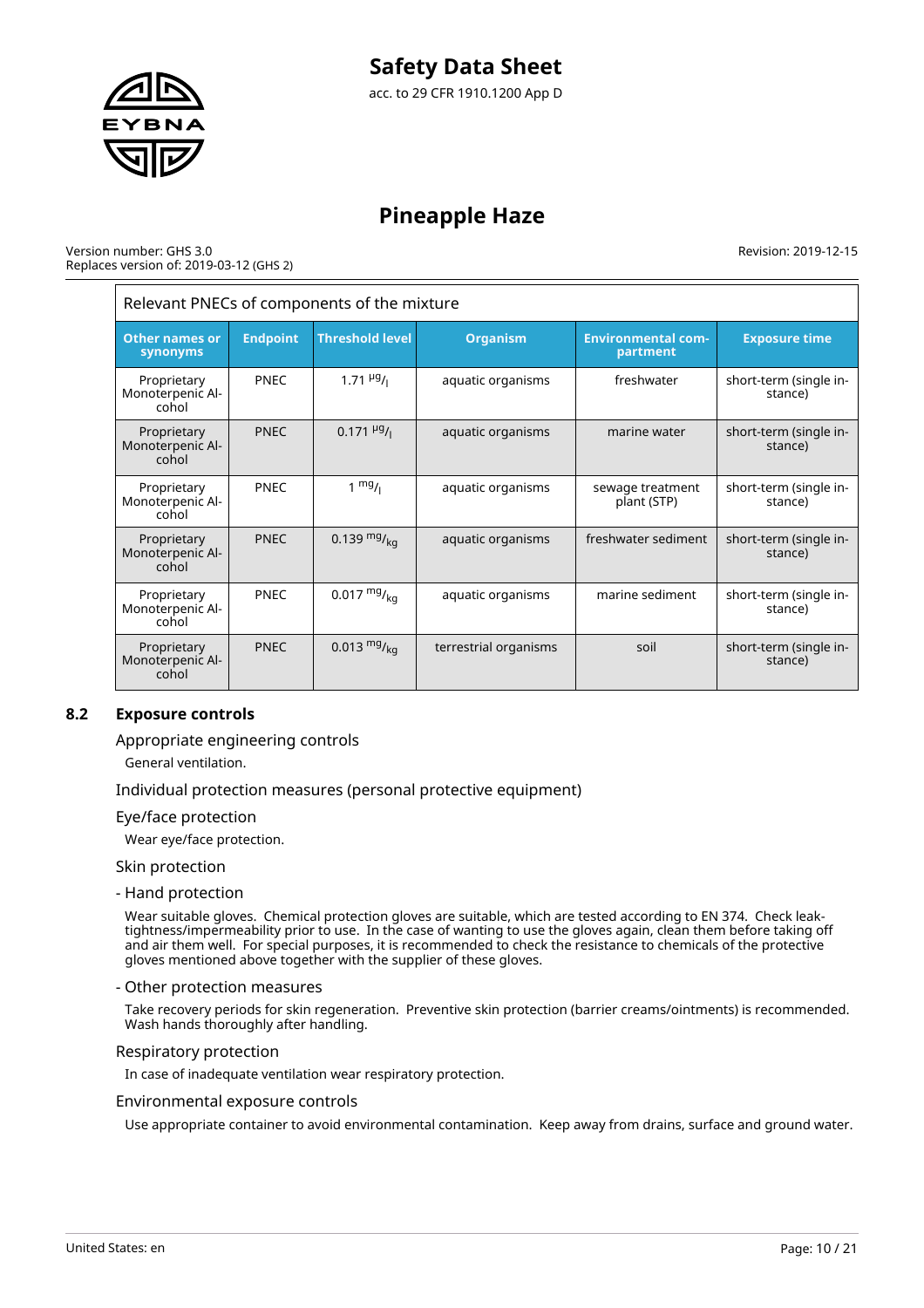

Version number: GHS 3.0 Replaces version of: 2019-03-12 (GHS 2) Revision: 2019-12-15

# **SECTION 9: Physical and chemical properties**

# **9.1 Information on basic physical and chemical properties**

### **Appearance**

| Physical state | liquid         |
|----------------|----------------|
| Color          |                |
| Odor           | characteristic |

# **Other safety parameters**

| pH (value)                              | not determined                                |  |
|-----------------------------------------|-----------------------------------------------|--|
| Melting point/freezing point            | not determined                                |  |
| Initial boiling point and boiling range | 154.3 °C at 1,010 hPa                         |  |
| Flash point                             | 31 $°C$ at 1 atm                              |  |
| Evaporation rate                        | not determined                                |  |
| Flammability (solid, gas)               | not relevant, (fluid)                         |  |
| <b>Explosive limits</b>                 | not determined                                |  |
| Vapor pressure                          | 690 Pa at 20 °C                               |  |
| Density                                 | not determined                                |  |
| Vapor density                           | this information is not available             |  |
| Relative density                        | information on this property is not available |  |
| Solubility(ies)                         | not determined                                |  |

### Partition coefficient

| - n-octanol/water (log KOW) | this information is not available |
|-----------------------------|-----------------------------------|
| Auto-ignition temperature   | 237 °C                            |
| Viscosity                   | not determined                    |
| <b>Explosive properties</b> | none                              |
| Oxidizing properties        | none                              |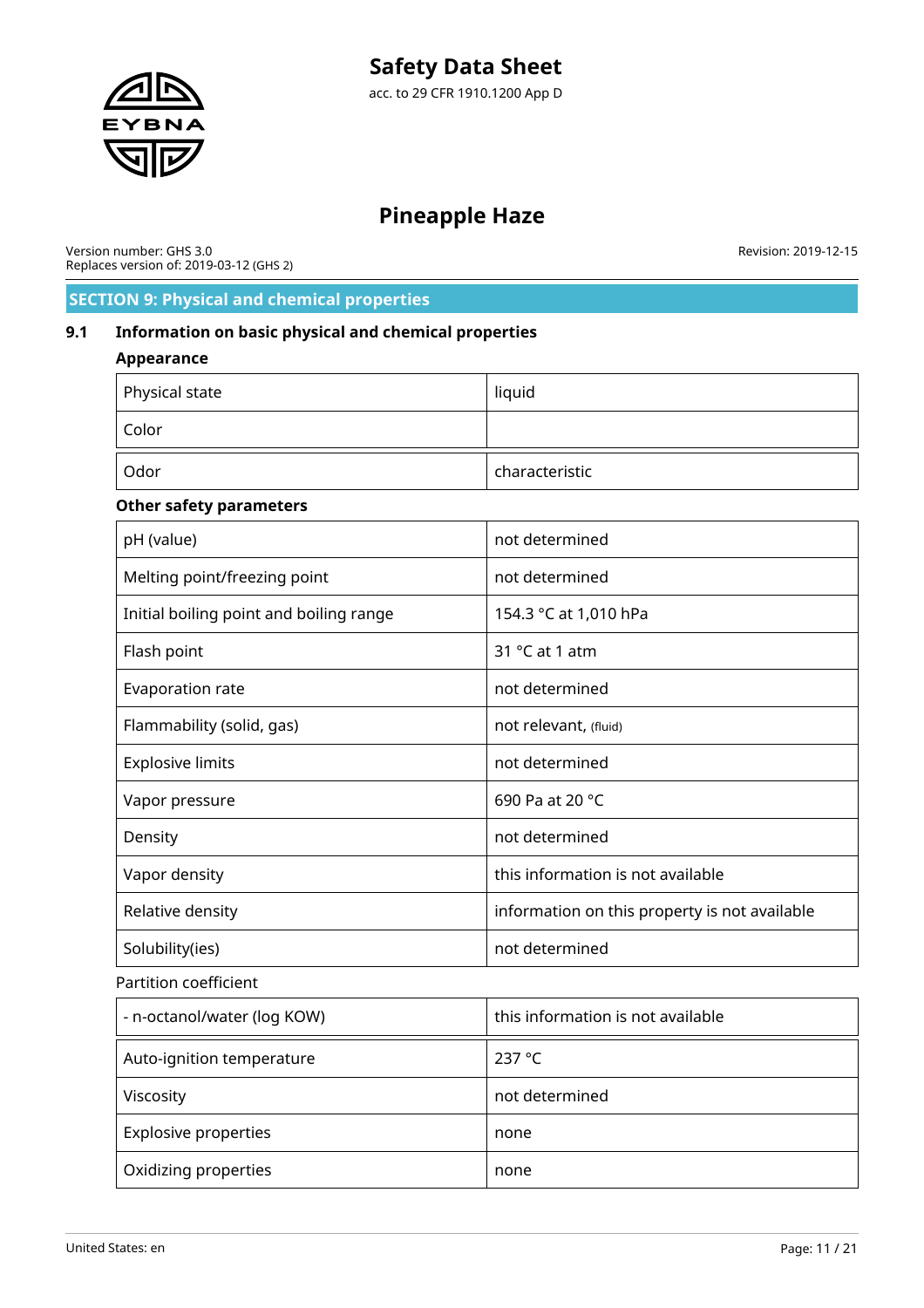

Version number: GHS 3.0 Replaces version of: 2019-03-12 (GHS 2)

**9.2 Other information there is no additional information** 

Revision: 2019-12-15

# **SECTION 10: Stability and reactivity**

#### **10.1 Reactivity**

Concerning incompatibility: see below "Conditions to avoid" and "Incompatible materials". The mixture contains reactive substance(s). Risk of ignition.

#### If heated:

Risk of ignition

#### **10.2 Chemical stability**

See below "Conditions to avoid".

#### **10.3 Possibility of hazardous reactions**

No known hazardous reactions.

#### **10.4 Conditions to avoid**

Keep away from heat, hot surfaces, sparks, open flames and other ignition sources. No smoking.

Hints to prevent fire or explosion

Use explosion-proof electrical/ventilating/lighting/equipment. Use only non-sparking tools. Take precautionary measures against static discharge.

#### **10.5 Incompatible materials**

Oxidizers

#### **10.6 Hazardous decomposition products**

Reasonably anticipated hazardous decomposition products produced as a result of use, storage, spill and heating are not known. Hazardous combustion products: see section 5.

# **SECTION 11: Toxicological information**

#### **11.1 Information on toxicological effects**

Test data are not available for the complete mixture.

#### Classification procedure

The method for classification of the mixture is based on ingredients of the mixture (additivity formula).

### **Classification acc. to OSHA "Hazard Communication Standard" (29 CFR 1910.1200)**

Acute toxicity

Harmful if swallowed.

- Acute toxicity estimate (ATE)

Oral  $1,036 \frac{mg}{kq}$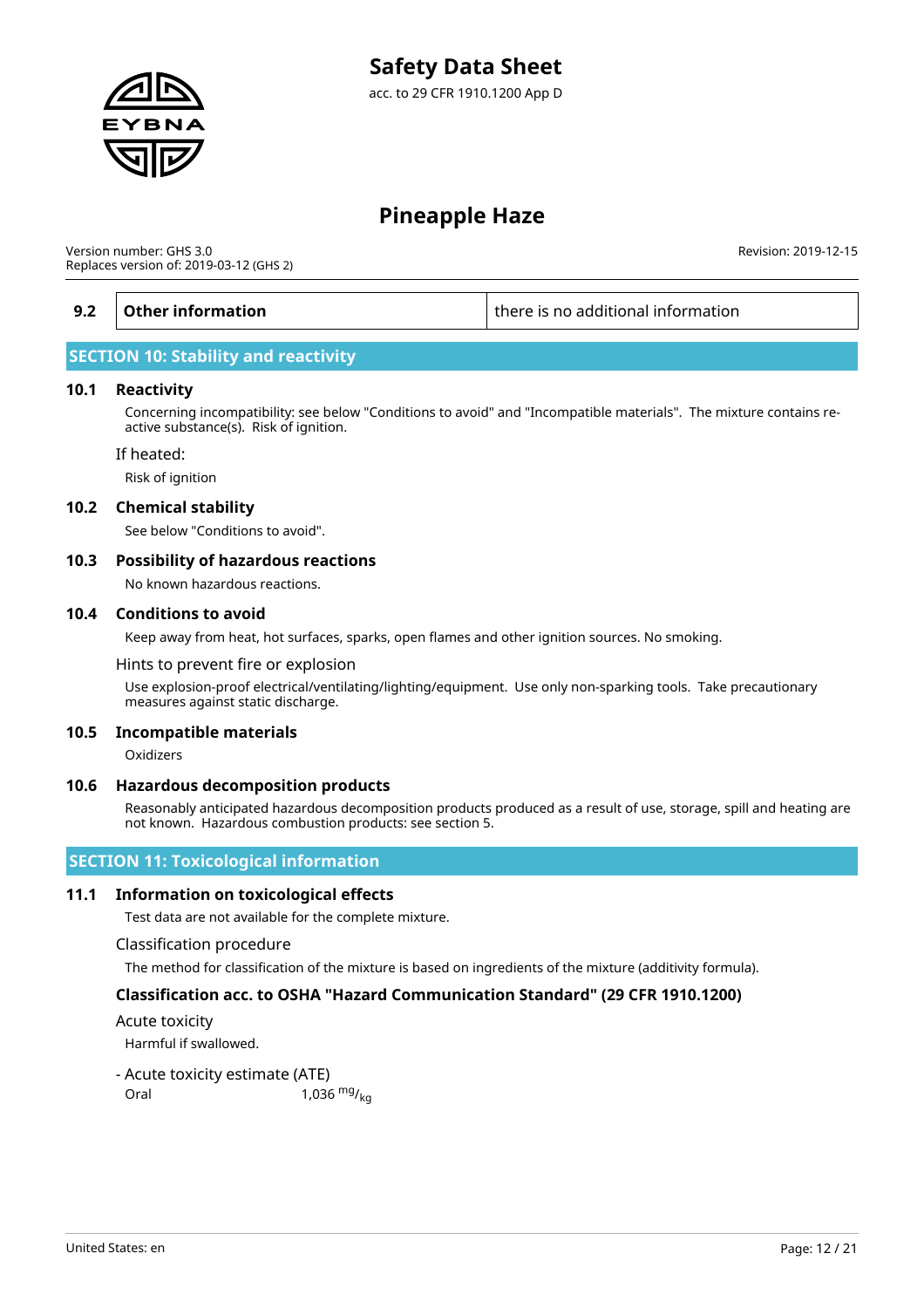

Version number: GHS 3.0 Replaces version of: 2019-03-12 (GHS 2) Revision: 2019-12-15

| Acute toxicity estimate (ATE) of components of the mixture            |                   |                  |  |  |
|-----------------------------------------------------------------------|-------------------|------------------|--|--|
| <b>Other names or synonyms</b><br><b>ATE</b><br><b>Exposure route</b> |                   |                  |  |  |
| Proprietary Sesquiterpene                                             | oral              | 500 $mg/_{kq}$   |  |  |
| Proprietary Monoterpene                                               | oral              | 500 $mg/_{ka}$   |  |  |
| Proprietary Sesquiterpene                                             | oral              | 500 $mg/_{kq}$   |  |  |
| Proprietary Monoterpene                                               | oral              | 500 $mg/_{ka}$   |  |  |
| Proprietary Monoterpene                                               | dermal            | 1,100 $mg/_{kq}$ |  |  |
| Proprietary Monoterpene                                               | inhalation: vapor | 11 $mg/14h$      |  |  |
| Proprietary Monoterpenic<br>Alcohol                                   | oral              | 1,310 $mg/_{kq}$ |  |  |

#### Skin corrosion/irritation

Causes skin irritation.

#### Serious eye damage/eye irritation

Causes serious eye irritation.

### Respiratory or skin sensitization

May cause an allergic skin reaction.

### Germ cell mutagenicity

Shall not be classified as germ cell mutagenic.

### Carcinogenicity

Shall not be classified as carcinogenic.

| IARC Monographs on the Evaluation of Carcinogenic Risks to Humans |  |  |  |  |  |
|-------------------------------------------------------------------|--|--|--|--|--|
| Name of substance<br><b>Classification</b><br><b>Number</b>       |  |  |  |  |  |
| Proprietary Monoterpene                                           |  |  |  |  |  |

 $\frac{\text{Legend}}{3}$ 

Not classifiable as to carcinogenicity in humans

# Reproductive toxicity

Shall not be classified as a reproductive toxicant.

# Specific target organ toxicity - single exposure

May cause respiratory irritation.

# Specific target organ toxicity - repeated exposure

Shall not be classified as a specific target organ toxicant (repeated exposure).

### Aspiration hazard

May be fatal if swallowed and enters airways.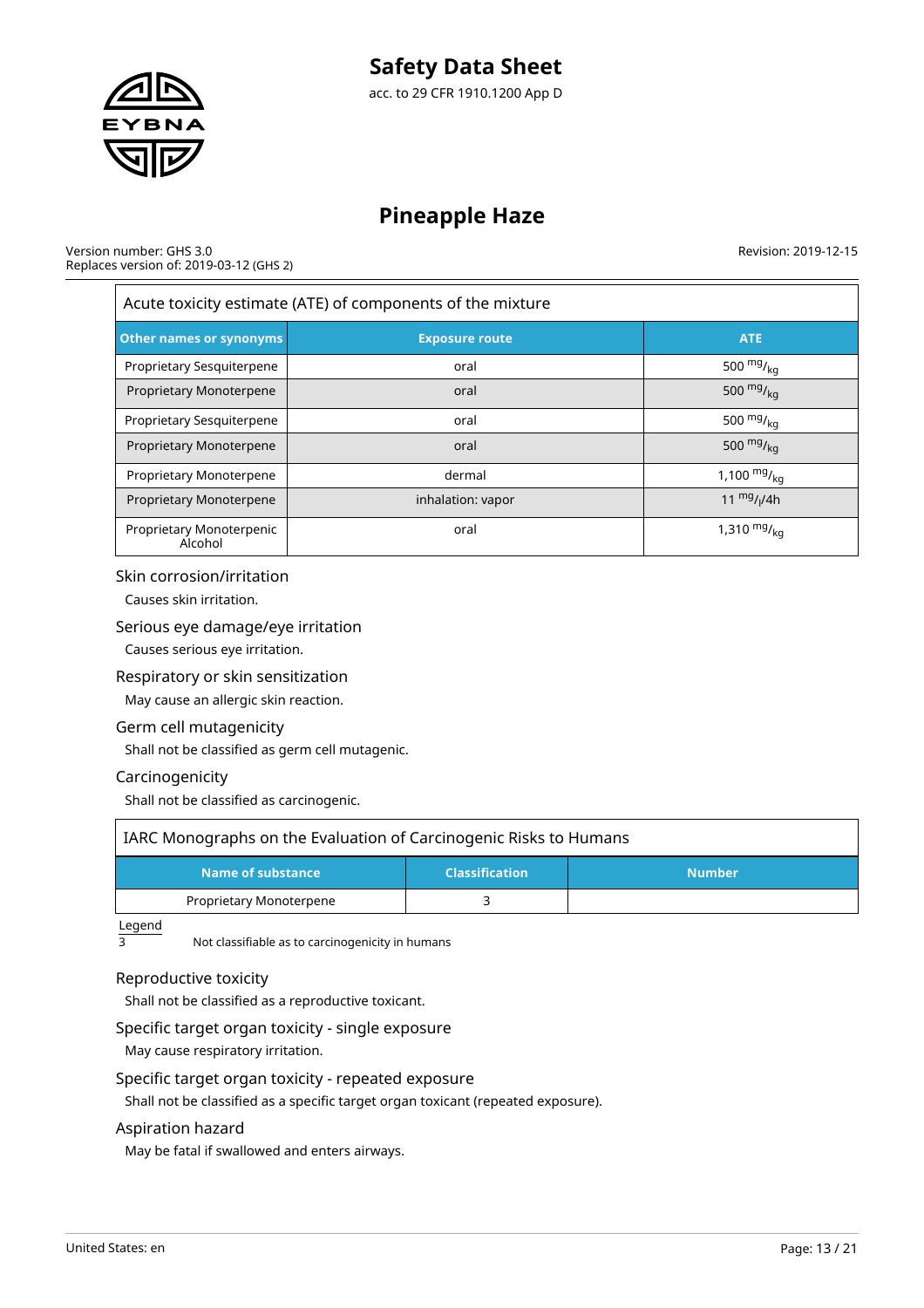

Version number: GHS 3.0 Replaces version of: 2019-03-12 (GHS 2) Revision: 2019-12-15

# **SECTION 12: Ecological information**

### **12.1 Toxicity**

Very toxic to aquatic life with long lasting effects.

| Aquatic toxicity (acute) of components of the mixture |                   |                           |                       |                      |  |
|-------------------------------------------------------|-------------------|---------------------------|-----------------------|----------------------|--|
| <b>Other names or</b><br>synonyms                     | <b>Endpoint</b>   | <b>Value</b>              | <b>Species</b>        | <b>Exposure time</b> |  |
| Proprietary<br>Monoterpene                            | <b>EC50</b>       | $1.47 \frac{mg}{l}$       | aquatic invertebrates | 48 h                 |  |
| Proprietary<br>Monoterpene                            | ErC <sub>50</sub> | $0.342 \frac{mg}{l}$      | algae                 | 72 h                 |  |
| Proprietary<br>Monoterpene                            | <b>LC50</b>       | $0.303 \frac{mg}{l}$      | fish                  | 96 h                 |  |
| Proprietary<br>Monoterpene                            | <b>EC50</b>       | $0.475 \frac{mg}{l}$      | aquatic invertebrates | 48 h                 |  |
| Proprietary<br>Monoterpenic Alco-<br>hol              | <b>LC50</b>       | 27.8 $mg/1$               | fish                  | 96 h                 |  |
| Proprietary<br>Monoterpenic Alco-<br>hol              | <b>EC50</b>       | 59 $mg/1$                 | aquatic invertebrates | 48 h                 |  |
| Proprietary<br>Monoterpenic Alco-<br>hol              | ErC50             | 156.7 $mg/$               | algae                 | 96 h                 |  |
| Proprietary<br>Monoterpene                            | <b>LC50</b>       | $720 \frac{\mu g}{I}$     | fish                  | 96 h                 |  |
| Proprietary<br>Monoterpene                            | <b>EC50</b>       | 688 $\mu$ g/              | fish                  | 96 h                 |  |
| Proprietary<br>Monoterpene                            | ErC <sub>50</sub> | $0.32 \frac{mg}{l}$       | algae                 | 72 h                 |  |
| Proprietary Ses-<br>quiterpenic Alcohol               | <b>LC50</b>       | 1.43 $mg/$                | fish                  | 96 h                 |  |
| Proprietary Ses-<br>quiterpenic Alcohol               | <b>EC50</b>       | 510.3 $\frac{\mu g}{\mu}$ | aquatic invertebrates | 48 h                 |  |
| Proprietary Ses-<br>quiterpenic Alcohol               | ErC50             | $2 \frac{mg}{l}$          | algae                 | 72 h                 |  |
| Proprietary<br>Monoterpenic Alco-<br>hol              | <b>LC50</b>       | $>82 \frac{mg}{l}$        | fish                  | 96 h                 |  |
| Proprietary<br>Monoterpenic Alco-<br>hol              | <b>EC50</b>       | $10 \frac{mg}{l}$         | aquatic invertebrates | 48 h                 |  |
| Proprietary<br>Monoterpenic Alco-<br>hol              | ErC50             | $>11 \frac{\mu g}{l}$     | algae                 | 72 h                 |  |
| Proprietary Ester                                     | <b>LC50</b>       | $6.74 \frac{mg}{l}$       | fish                  | 96 h                 |  |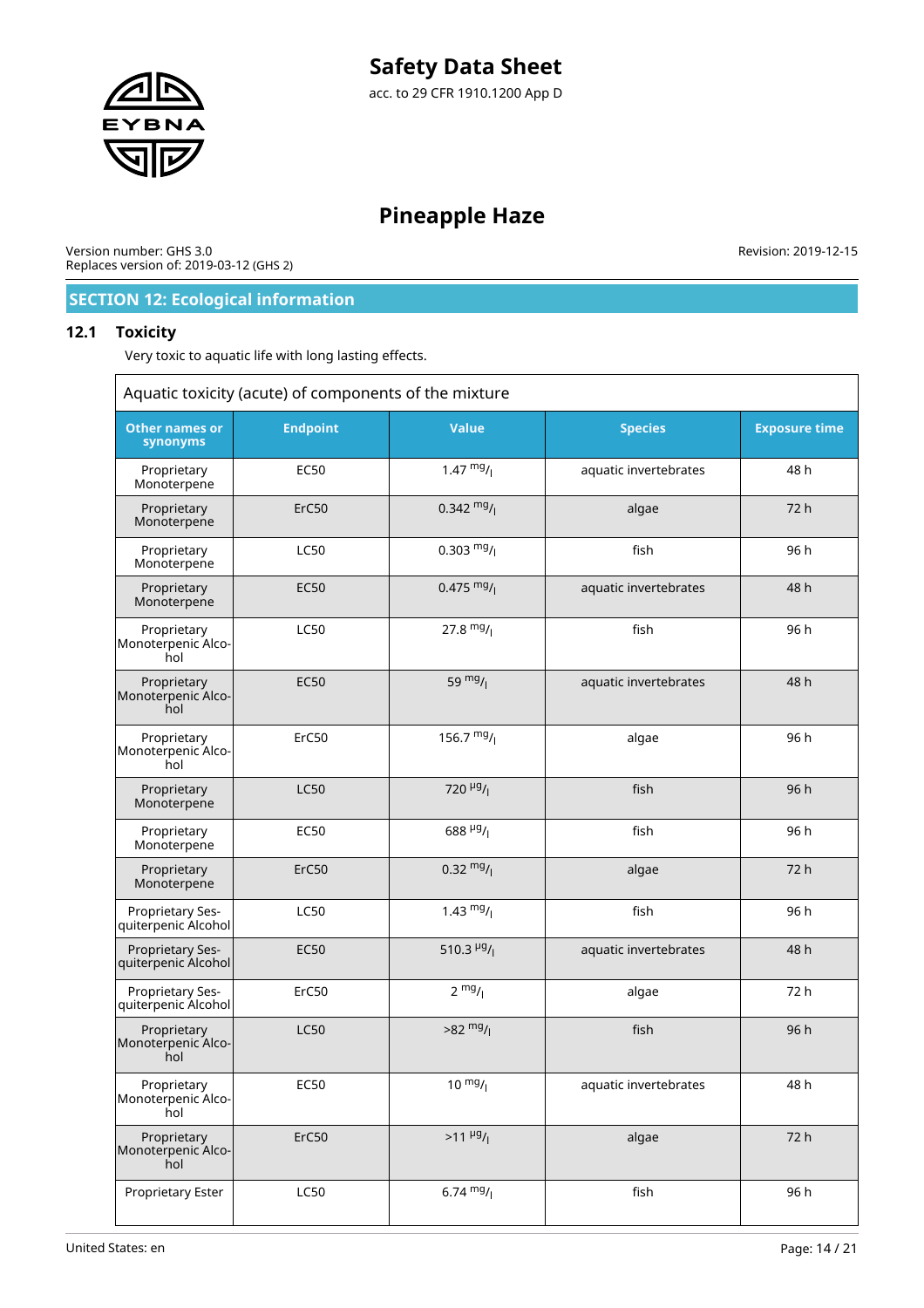

#### Version number: GHS 3.0 Replaces version of: 2019-03-12 (GHS 2)

Revision: 2019-12-15

| Aquatic toxicity (acute) of components of the mixture |                   |                     |                       |                      |  |
|-------------------------------------------------------|-------------------|---------------------|-----------------------|----------------------|--|
| <b>Other names or</b><br>synonyms                     | <b>Endpoint</b>   | <b>Value</b>        | <b>Species</b>        | <b>Exposure time</b> |  |
| <b>Proprietary Ester</b>                              | <b>EC50</b>       | 56 $mg/1$           | aquatic invertebrates | 24h                  |  |
| Proprietary Ester                                     | ErC <sub>50</sub> | $11.8 \text{ mg}/1$ | algae                 | 72 h                 |  |
| Proprietary<br>Monoterpenic Alco-<br>hol              | <b>LC50</b>       | 33.25 $mg/1$        | fish                  | 96h                  |  |
| Proprietary<br>Monoterpenic Alco-<br>hol              | EC <sub>50</sub>  | 4.23 $mg/1$         | aquatic invertebrates | 48 h                 |  |
| Proprietary<br>Monoterpenic Alco-<br>hol              | ErC <sub>50</sub> | $1.71 \text{ mg}$ / | algae                 | 72 h                 |  |

Aquatic toxicity (chronic) of components of the mixture **Other names or synonyms Endpoint Value Species Exposure time** Proprietary Monoterpene EC50  $326 \frac{mg}{l}$  microorganisms 3 h Proprietary Monoterpenic Alcohol EC50  $\vert$  >100 mg/<sub>l</sub>  $\vert$  microorganisms  $\vert$  30 min Proprietary Monoterpene EC50  $<$  0.67  $mg/$ fish | 8 d Proprietary **Monoterpene** LC50  $0.41 \frac{mg}{l}$ fish 8 d Proprietary Sesquiterpenic Alcohol EC50  $>1,000 \frac{mg}{l}$  microorganisms 30 min EC50  $\vert$  >100 mg/<sub>l</sub>  $\vert$  microorganisms  $\vert$  3 h

# **12.2 Persistence and degradability**

Data are not available.

Proprietary Monoterpenic Alcohol

### **12.3 Bioaccumulative potential**

Data are not available.

# **12.4 Mobility in soil**

Data are not available.

**12.5 Results of PBT and vPvB assessment** Data are not available.

# **12.6 Other adverse effects**

Data are not available.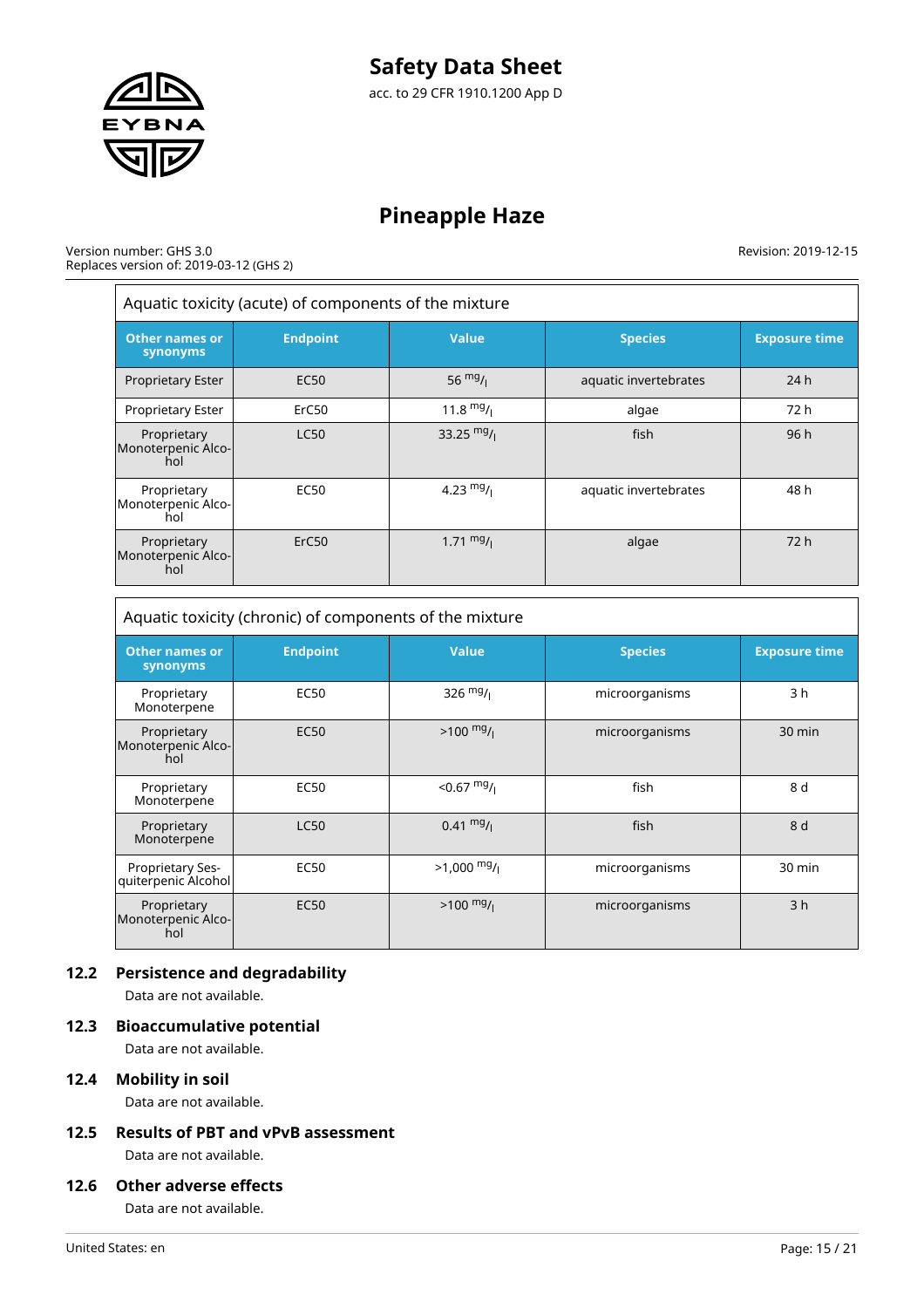

# **Pineapple Haze**

Version number: GHS 3.0 Replaces version of: 2019-03-12 (GHS 2) Revision: 2019-12-15

# **SECTION 13: Disposal considerations**

### **13.1 Waste treatment methods**

Waste treatment-relevant information

Solvent reclamation/regeneration.

#### Sewage disposal-relevant information

Do not empty into drains. Avoid release to the environment. Refer to special instructions/safety data sheets.

#### Waste treatment of containers/packages

Only packagings which are approved (e.g. acc. to DOT) may be used. Completely emptied packages can be recycled. Handle contaminated packages in the same way as the substance itself.

#### **Remarks**

Please consider the relevant national or regional provisions. Waste shall be separated into the categories that can be handled separately by the local or national waste management facilities.

|      | <b>SECTION 14: Transport information</b>                                   |                                       |  |  |  |
|------|----------------------------------------------------------------------------|---------------------------------------|--|--|--|
| 14.1 | UN number                                                                  | 1993                                  |  |  |  |
| 14.2 | UN proper shipping name                                                    | Flammable liquid, n.o.s.              |  |  |  |
|      | Technical name (hazardous ingredients)                                     | Beta-Myrcene, Alpha-Pinene            |  |  |  |
| 14.3 | <b>Transport hazard class(es)</b>                                          |                                       |  |  |  |
|      | Class                                                                      | 3 (flammable liquids)                 |  |  |  |
| 14.4 | Packing group                                                              | III (substance presenting low danger) |  |  |  |
| 14.5 | <b>Environmental hazards</b>                                               | hazardous to the aquatic environment  |  |  |  |
|      | Environmentally hazardous substance (aquatic<br>environment)               | Beta-Myrcene                          |  |  |  |
| 14.6 | <b>Special precautions for user</b><br>There is no additional information. |                                       |  |  |  |

# **14.7 Transport in bulk according to Annex II of MARPOL and the IBC Code**

The cargo is not intended to be carried in bulk.

# **Information for each of the UN Model Regulations**

# **Transport of dangerous goods by road or rail (49 CFR US DOT)** Index number 1993

| Proper shipping name                       | Flammable liquid, n.o.s.                                                                                           |
|--------------------------------------------|--------------------------------------------------------------------------------------------------------------------|
| - Particulars in the shipper's declaration | UN1993, Flammable liquid, n.o.s., (contains: Beta-<br>Myrcene, Alpha-Pinene), 3, III, environmentally<br>hazardous |
| Class                                      | ર                                                                                                                  |
| Packing group                              | Ш                                                                                                                  |
|                                            |                                                                                                                    |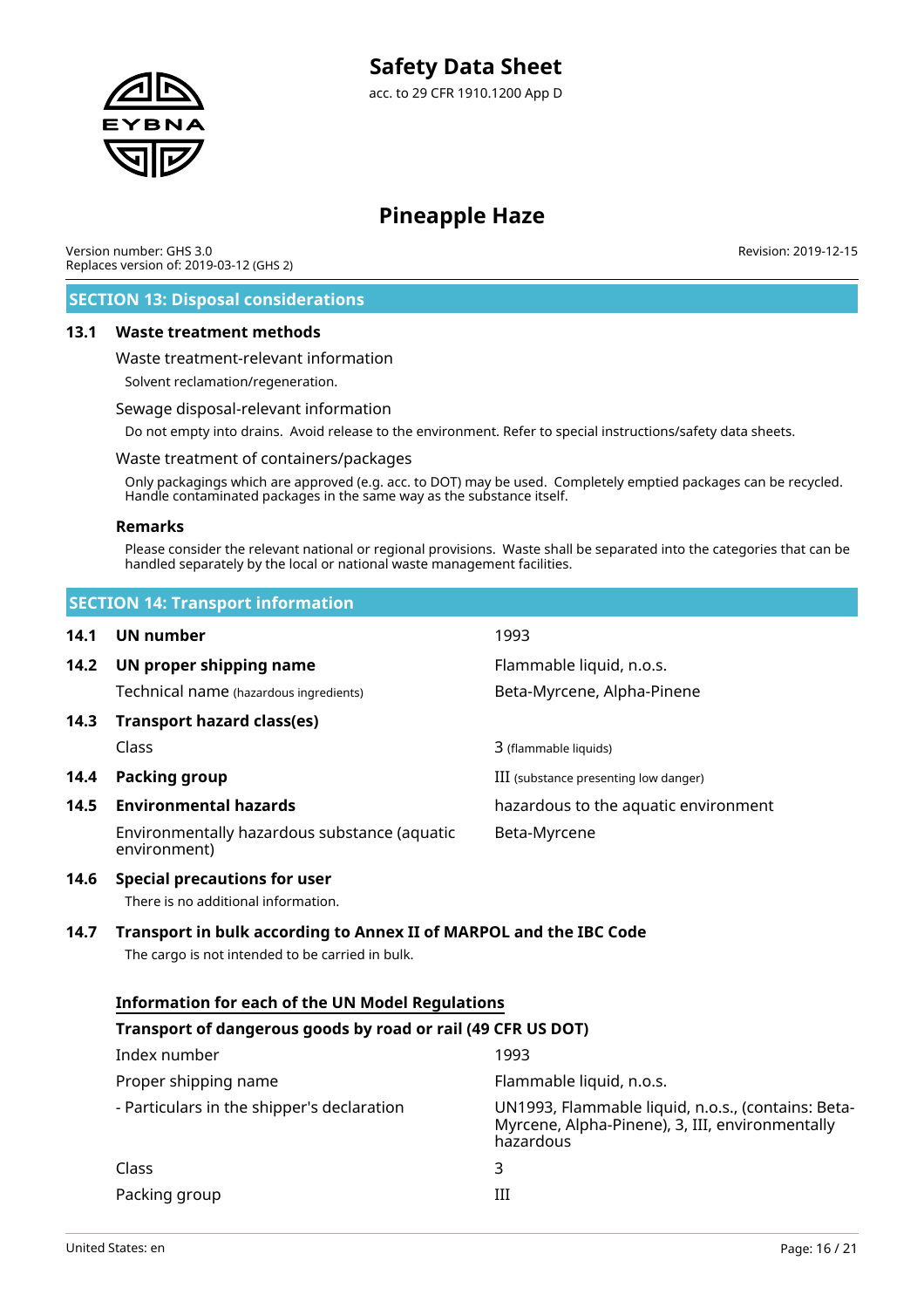# **Safety Data Sheet**

acc. to 29 CFR 1910.1200 App D

# **Pineapple Haze**

| Danger label(s)                                                  | 3, fish and tree                                  |
|------------------------------------------------------------------|---------------------------------------------------|
|                                                                  |                                                   |
|                                                                  |                                                   |
| <b>Environmental hazards</b>                                     | <b>yes</b> (hazardous to the aquatic environment) |
| Special provisions (SP)                                          | B1, B52, IB3, T4, TP1, TP29                       |
| <b>ERG No</b>                                                    | 128                                               |
| <b>International Maritime Dangerous Goods Code (IMDG)</b>        |                                                   |
| UN number                                                        | 1993                                              |
| Proper shipping name                                             | FLAMMABLE LIQUID, N.O.S.                          |
| Class                                                            | 3                                                 |
| Marine pollutant                                                 | yes (hazardous to the aquatic environment)        |
| Packing group                                                    | III                                               |
| Danger label(s)                                                  | 3, fish and tree                                  |
|                                                                  |                                                   |
| Special provisions (SP)                                          | 223, 274, 955                                     |
| Excepted quantities (EQ)                                         | E <sub>1</sub>                                    |
| Limited quantities (LQ)                                          | 5L                                                |
| EmS                                                              | F-E, <u>S-E</u>                                   |
| Stowage category                                                 | A                                                 |
| <b>International Civil Aviation Organization (ICAO-IATA/DGR)</b> |                                                   |
| UN number                                                        | 1993                                              |
| Proper shipping name                                             | Flammable liquid, n.o.s.                          |
| Class                                                            | 3                                                 |
| <b>Environmental hazards</b>                                     | yes (hazardous to the aquatic environment)        |
| Packing group                                                    | Ш                                                 |
| Danger label(s)                                                  | 3                                                 |
|                                                                  |                                                   |
| Special provisions (SP)                                          | A <sub>3</sub>                                    |
| Excepted quantities (EQ)                                         | E <sub>1</sub>                                    |
| Limited quantities (LQ)                                          | 10L                                               |
|                                                                  |                                                   |



Version number: GHS 3.0

Replaces version of: 2019-03-12 (GHS 2)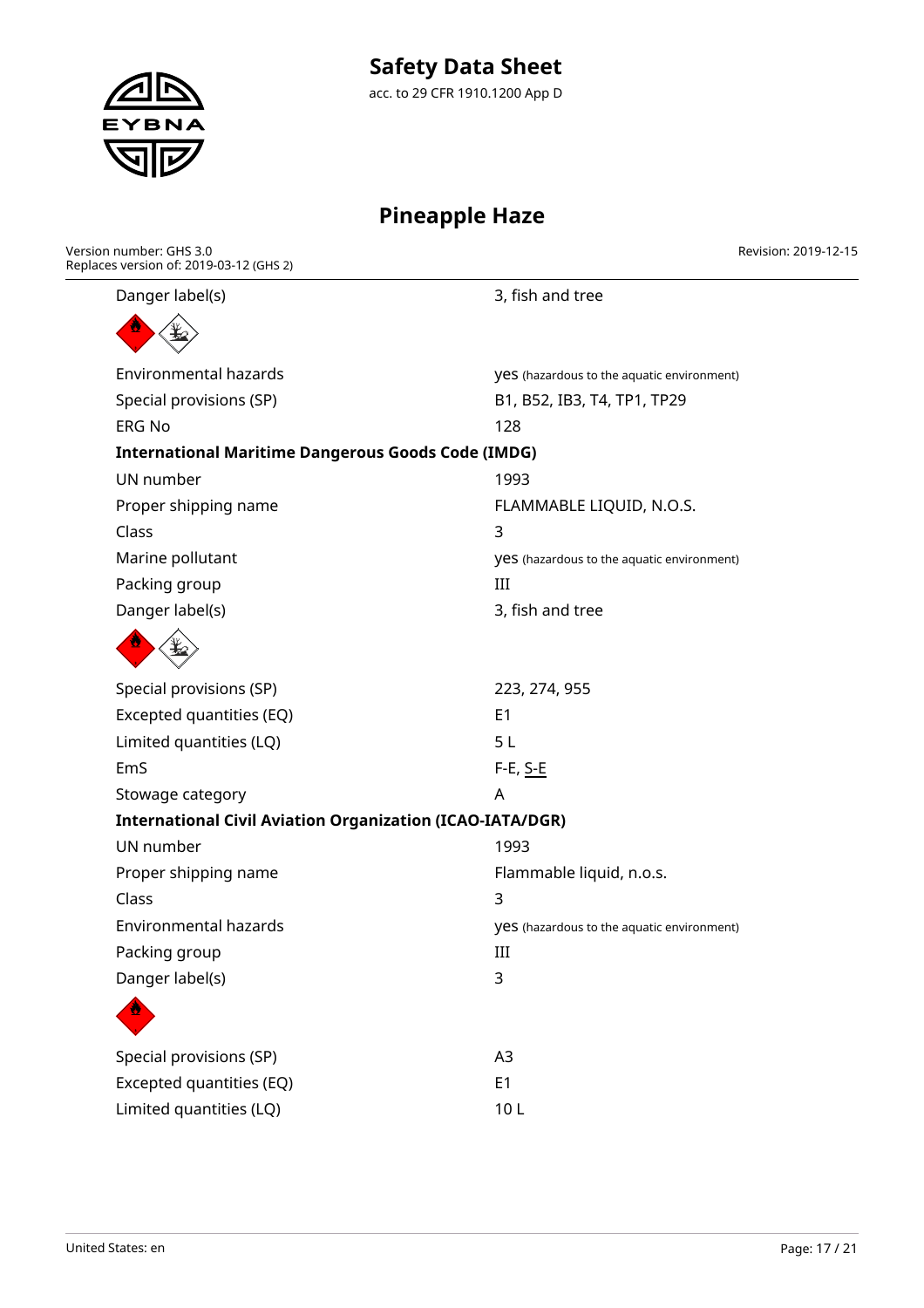

Version number: GHS 3.0 Replaces version of: 2019-03-12 (GHS 2) Revision: 2019-12-15

# **SECTION 15: Regulatory information**

# **15.1 Safety, health and environmental regulations specific for the product in question**

# **National regulations (United States)**

# **Superfund Amendment and Reauthorization Act (SARA TITLE III )**

- The List of Extremely Hazardous Substances and Their Threshold Planning Quantities (EPCRA Section 302, 304)

none of the ingredients are listed

- Specific Toxic Chemical Listings (EPCRA Section 313) none of the ingredients are listed

# **Comprehensive Environmental Response, Compensation, and Liability Act (CERCLA)**

- List of Hazardous Substances and Reportable Quantities (CERCLA section 102a) (40 CFR 302.4) none of the ingredients are listed

## **Clean Air Act**

none of the ingredients are listed

## **Right to Know Hazardous Substance List**

### - Hazardous Substance List (NJ-RTK)

| <b>Name of substance</b> | <b>CAS No</b> | <b>Remarks</b> | <b>Classifications</b> |
|--------------------------|---------------|----------------|------------------------|
| Alpha-Pinene             | 80-56-8       |                | F3                     |
| L-borneol                | 507-70-0      |                | F <sub>2</sub>         |
| Ethyl caproate           | 123-66-0      |                | F2                     |

Legend

F2 Flammable - Second Degree

Flammable - Third Degree

### **California Environmental Protection Agency (Cal/EPA): Proposition 65 - Safe Drinking Water and Toxic Enforcement Act of 1987**

| Proposition 65 List of chemicals |               |                |                             |
|----------------------------------|---------------|----------------|-----------------------------|
| Name acc. to inventory           | <b>CAS No</b> | <b>Remarks</b> | <b>Type of the toxicity</b> |
| beta-Myrcene                     | 123-35-3      |                | cancer                      |

### **VOC content**

Regulated Volatile Organic Compounds (VOC-EPA): Regulated Volatile Organic Compounds (VOC-Cal ARB):

### **Industry or sector specific available guidance(s)**

### **NPCA-HMIS® III**

Hazardous Materials Identification System. American Coatings Association.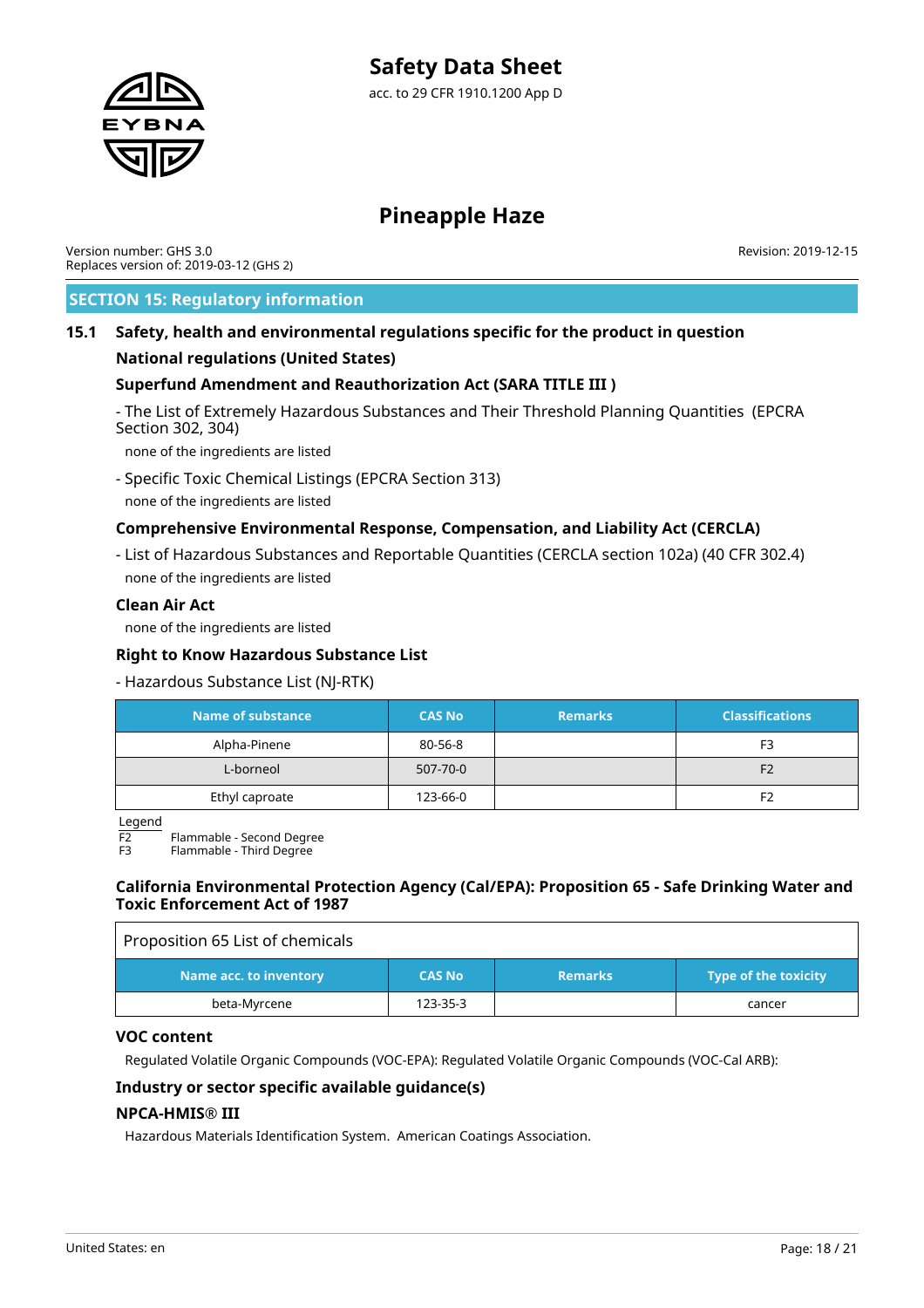

#### Version number: GHS 3.0 Replaces version of: 2019-03-12 (GHS 2)

Revision: 2019-12-15

| <b>Category</b>     | <b>Rating</b> | <b>Description</b>                                                                                                                                              |
|---------------------|---------------|-----------------------------------------------------------------------------------------------------------------------------------------------------------------|
| Chronic             |               | none                                                                                                                                                            |
| <b>Health</b>       |               | temporary or minor injury may occur                                                                                                                             |
| Flammability        |               | material that can be ignited under almost all ambient temperature conditions                                                                                    |
| Physical hazard     | 0             | material that is normally stable, even under fire conditions, and will not react with wa-<br>ter, polymerize, decompose, condense, or self-react. Non-explosive |
| Personal protection |               |                                                                                                                                                                 |

# **NFPA® 704**

National Fire Protection Association: Standard System for the Identification of the Hazards of Materials for Emergency Response (United States).

| <b>Category</b> | Degree of<br>hazard | <b>Description</b>                                                                                    |
|-----------------|---------------------|-------------------------------------------------------------------------------------------------------|
| Flammability    |                     | material that can be ignited under almost all ambient temperature conditions                          |
| Health          |                     | material that, under emergency conditions, can cause temporary incapacitation or re-<br>sidual injury |
| Instability     |                     | material that is normally stable, even under fire conditions                                          |
| Special hazard  |                     |                                                                                                       |

# **National inventories**

| <b>Country</b> | <b>Inventory</b> | Status                         |
|----------------|------------------|--------------------------------|
| US             | TSCA             | not all ingredients are listed |
| المصمصا        |                  |                                |

Legend<br>TSCA

Toxic Substance Control Act

### **15.2 Chemical Safety Assessment**

Chemical safety assessments for substances in this mixture were not carried out.

# **SECTION 16: Other information, including date of preparation or last revision**

# **Abbreviations and acronyms**

| Abbr.              | <b>Descriptions of used abbreviations</b>                                                                                                                                                                                                            |
|--------------------|------------------------------------------------------------------------------------------------------------------------------------------------------------------------------------------------------------------------------------------------------|
| 49 CFR US DOT      | 49 CFR U.S. Department of Transportation                                                                                                                                                                                                             |
| <b>ACGIH® 2018</b> | From ACGIH®, 2018 TLVs® and BEIs® Book. Copyright 2018. Reprinted with permission. Information on<br>the proper use of the TLVs® and BEIs®: http://www.acqih.org/tlv-bei-guidelines/policies-procedures-<br>presentations/tlv-bei-position-statement |
| Acute Tox.         | Acute toxicity                                                                                                                                                                                                                                       |
| Asp. Tox.          | Aspiration hazard                                                                                                                                                                                                                                    |
| <b>ATE</b>         | <b>Acute Toxicity Estimate</b>                                                                                                                                                                                                                       |
| Cal ARB            | California Air Resources Board                                                                                                                                                                                                                       |
| CAS                | Chemical Abstracts Service (service that maintains the most comprehensive list of chemical substances)                                                                                                                                               |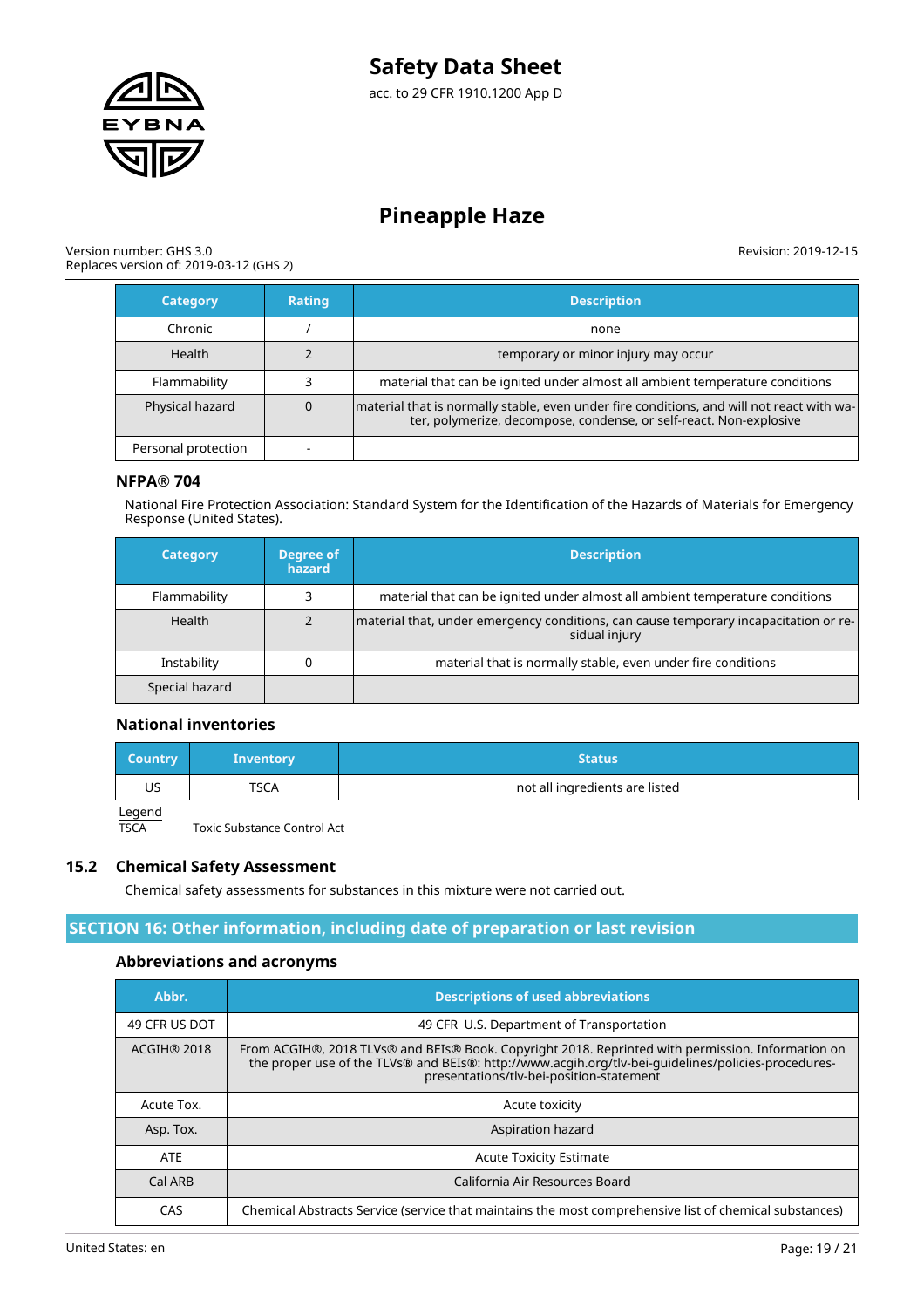

# **Pineapple Haze**

#### Version number: GHS 3.0 Replaces version of: 2019-03-12 (GHS 2)

| Abbr.                 | <b>Descriptions of used abbreviations</b>                                                                                                                                           |
|-----------------------|-------------------------------------------------------------------------------------------------------------------------------------------------------------------------------------|
| Ceiling-C             | Ceiling value                                                                                                                                                                       |
| DGR.                  | Dangerous Goods Regulations (see IATA/DGR)                                                                                                                                          |
| <b>DNEL</b>           | Derived No-Effect Level                                                                                                                                                             |
| <b>DOT</b>            | Department of Transportation (USA)                                                                                                                                                  |
| <b>EC50</b>           | Effective Concentration 50 %. The EC50 corresponds to the concentration of a tested substance causing<br>50 % changes in response (e.g. on growth) during a specified time interval |
| EmS                   | <b>Emergency Schedule</b>                                                                                                                                                           |
| <b>EPA</b>            | Environmental Protection Agency. An agency of the federal government of the United States charged<br>with protecting human health and the environment                               |
| ErC50                 | $\equiv$ EC50: in this method, that concentration of test substance which results in a 50 % reduction in either<br>growth (EbC50) or growth rate (ErC50) relative to the control    |
| <b>ERG No</b>         | Emergency Response Guidebook - Number                                                                                                                                               |
| Eye Dam.              | Seriously damaging to the eye                                                                                                                                                       |
| Eye Irrit.            | Irritant to the eye                                                                                                                                                                 |
| Flam. Liq.            | Flammable liquid                                                                                                                                                                    |
| Flam. Sol.            | Flammable solid                                                                                                                                                                     |
| <b>GHS</b>            | "Globally Harmonized System of Classification and Labelling of Chemicals" developed by the United Na-<br>tions                                                                      |
| <b>IATA</b>           | International Air Transport Association                                                                                                                                             |
| <b>IATA/DGR</b>       | Dangerous Goods Regulations (DGR) for the air transport (IATA)                                                                                                                      |
| <b>ICAO</b>           | International Civil Aviation Organization                                                                                                                                           |
| IMDG                  | International Maritime Dangerous Goods Code                                                                                                                                         |
| <b>LC50</b>           | Lethal Concentration 50%: the LC50 corresponds to the concentration of a tested substance causing 50 %<br>lethality during a specified time interval                                |
| <b>MARPOL</b>         | International Convention for the Prevention of Pollution from Ships (abbr. of "Marine Pollutant")                                                                                   |
| <b>NPCA-HMIS® III</b> | National Paint and Coatings Association: Hazardous Materials Identification System - HMIS® III, Third Edi-<br>tion                                                                  |
| <b>OSHA</b>           | Occupational Safety and Health Administration (United States)                                                                                                                       |
| <b>PBT</b>            | Persistent, Bioaccumulative and Toxic                                                                                                                                               |
| <b>PNEC</b>           | Predicted No-Effect Concentration                                                                                                                                                   |
| ppm                   | Parts per million                                                                                                                                                                   |
| Skin Corr.            | Corrosive to skin                                                                                                                                                                   |
| Skin Irrit.           | Irritant to skin                                                                                                                                                                    |
| Skin Sens.            | Skin sensitization                                                                                                                                                                  |
| <b>STEL</b>           | Short-term exposure limit                                                                                                                                                           |
| <b>STOT SE</b>        | Specific target organ toxicity - single exposure                                                                                                                                    |
| <b>TLV®</b>           | <b>Threshold Limit Values</b>                                                                                                                                                       |